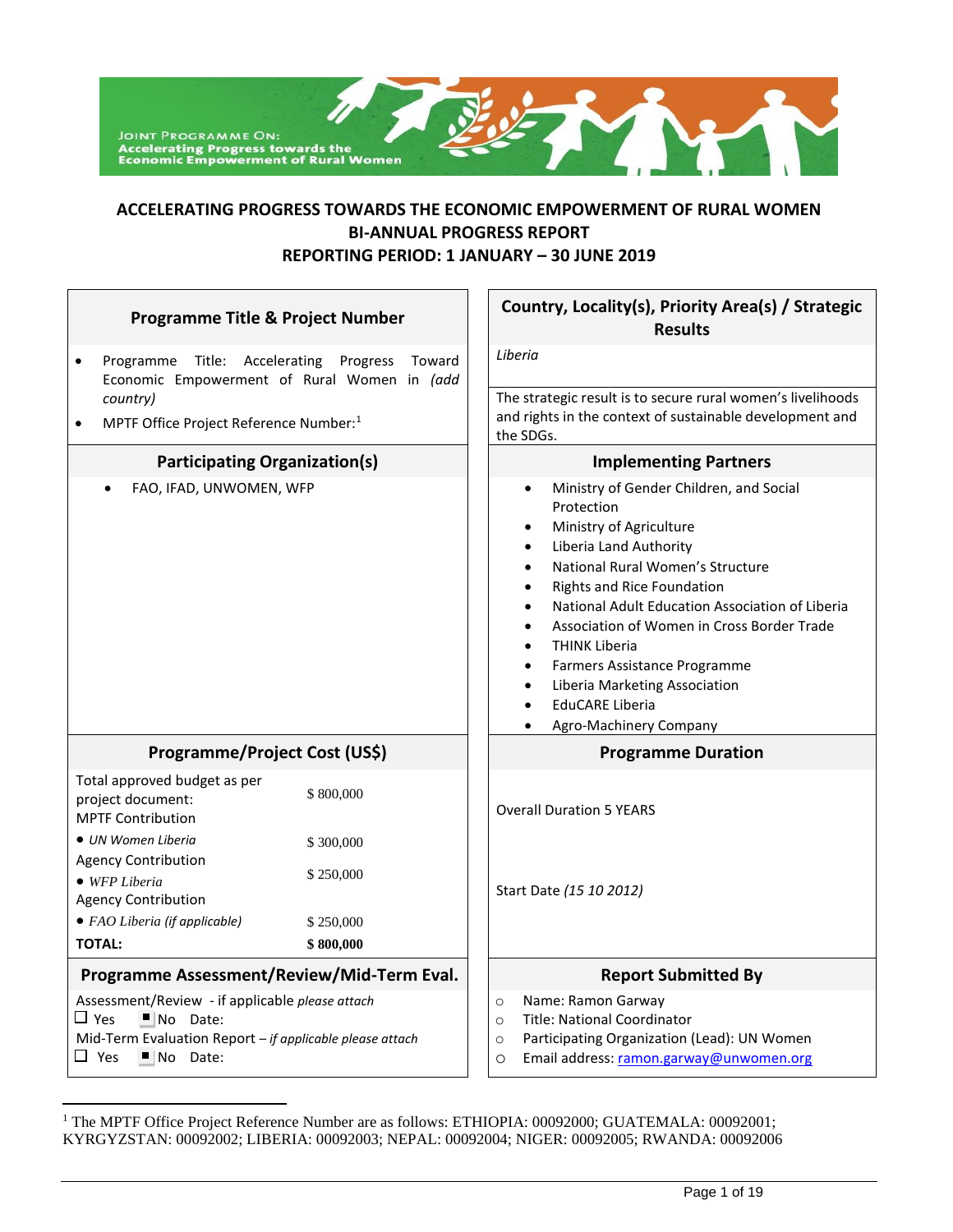







# **NARRATIVE REPORT**

#### **EXECUTIVE SUMMARY**

This 2019 Bi-annual progress report under the Joint Programme "Accelerating Progress toward the Economic Empowerment of Rural Women" in Liberia (JPRWEE) covers the period from January to June 2019. This progress report represents a consolidation of information collected from participating UN agencies, the Government of Liberia through the Ministry of Agriculture (MoA) and Ministry of Gender, Children and Social Protection (MGCSP) and implementing partners from Civil Society submitted to the JPRWEE National Coordinator based in the UN Women Liberia Country Office.

The National Technical Advisory Committee represented by technicians from participating UN agencies, Government Ministries, Agencies and Commissions (MACs) and Civil Society has been providing the National Joint Steering Committee (Co-chaired by MGCSP and the United Nations Resident Coordinator) with a complete summary of key achievements and challenges associated with the implementation of the country programme for the period under programmatic review.

In Margibi, Bassa, Sinoe, River Gee and Maryland Counties, 401 beneficiaries (women 341 and men 60) have access to quality farming inputs like seeds and tools for investing in agriculture and now have increased agricultural production and productivity for their respective households as a result.

50 rural women from the National Rural Women Structure and 2 rural women from the Association of Women in Cross Border Trade attended and participated in a one-week technical workshop on Rice and Cassava value chains development from May 31, 2019 – June 6, 2019. The workshop sought to enhance agro-food trade and market access. In this context, rural women beneficiaries were trained and sensitized on food traceability and food safety, as well as international packaging standards and on the Hazard Analytical Critical Control points (HACCP) standards of production. Rural women beneficiaries were taught on how to turn cassava and rice into flour, pasta, soap and cosmetics. These women also learned about packaging, food safety, best practices in processing cassava and rice, the use of labels and barcoding to prepare their products for export. Rural women beneficiaries are now able to produce and train other women on highly value-added fine finished products such as: high quality cassava flour, gari, cassava chips, cassava pasta, cassava soap, rice flour, puffed rice, gluten free icing sugar. A replication of the training is scheduled for late September 2019.

A supply of manufacturing equipment, and approximately 900 (bags) and 250 (bottles) have been provided to facilitate the production of cassava and rice products as well as a better presentation of these products. Ma Kebbeh Monger, National President of the National Rural Women Structure said, *"the training will improve the lives of women farmers. They will no longer be thinking only about producing cassava and rice to feed their families and sell as usual. Rural women can now turn cassava into spaghetti, soap and other things on which they have been trained for."*

Contracts for the construction of 5 poultry units have been concluded with construction firms expected to roll out implementation for women-based farming groups to have access to protein and dietary diversification for improved nutrition security.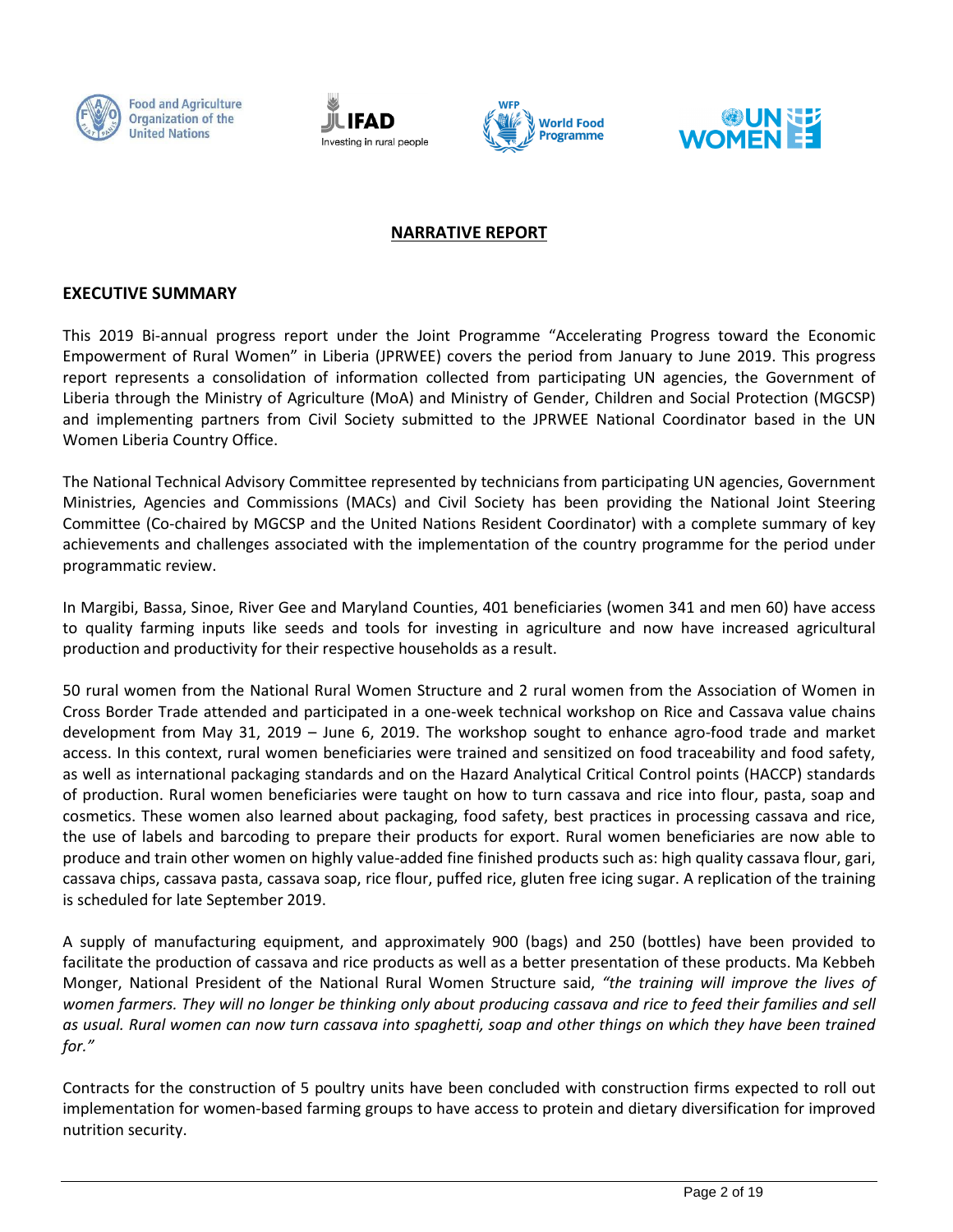11.76 hectares of the planned 22 hectares (53%) of land have been cleared to invest in staple food crop production. There were no yield increases reported as of June 30, 2019 as harvest is expected in September and October 2019 respectively. In addition, approximately 1.82 MT out of the planned 57MT (3%) of food commodities were distributed as labor inceptives to 401 beneficiaries (women 341 and men 60) in 5 targeted rural communities.

5 farming groups were identified and selected for agri-business development skills training and access to rural credit through the establishment of Village Savings and Loan Associations. In addition, 140 VSLA groups (comprising 420 rural women entrepreneurs) were formed with rural women entrepreneurs who are trading agriculture produce. These are groups of 20-30 people who save together and are able to take small loans out from those savings. They are, self-sustaining and self-managed groups.

Orange Liberia has engaged an additional 10 women beneficiaries from Montserrado County as mobile money agents, providing them with employment opportunities with the company. Moreover, Orange Liberia has provided LD\$ 50,000 (US\$ 250.00) in additional start-up capital to women mobile money agents managing existing mobile money kiosks. In addition, the Orange Money (mobile money platform) training curriculum was piloted with 749 women entrepreneurs from 35 communities across Montserrado and Margibi Counties in order to raise awareness around the use of the platform for ensuring that they invest in mobile money transactions as an innovative and safe way of saving their money within functional VSLAs. This includes also for their use in making purchases from vendors for sale in local markets.

500 rural young women and adolescent girls from Margibi, Bassa, Sinoe, River Gee and Maryland Counties are accessing nine months literacy and numeracy skills training programme, inclusive of business development and financial management skills trainings. Moreover, 200 rural women and young women are accessing vocational skills trainings in tailoring and cosmetology followed by awareness raising on Sexual and Reproductive Health including for Menstrual Hygiene Management. In addition, a comprehensive training manual on Menstrual Hygiene Management designed specifically for illiterate and semi-literate young women and adolescent girls living in rural areas is being developed by the programme with support from the National Adult Education Association of Liberia (NAEAL) and in collaboration with Planned Parenthood Association of Liberia (PPAL), the Ministry of Health and the Ministry of Gender, Children and Social Protection.

379 rural young women beneficiaries accessing secondary education in 13 rural public schools in Margibi, Bassa, Sinoe, River Gee and Maryland Counties were provided school supplies (e.g. calculators, copybooks, book bags, pens, pencils, sharpeners, erasers, rules, etc.) to enhance the retention rate of beneficiaries participating in formal schooling.

The programme, through Rights and Rice Foundation and Foundation for Community Initiative, supported 5 key Civil Society Organizations (e.g. Liberian National Rural Women Structure, Liberia Marketing Association, Women in Peace Huts Association, Women's NGO Secretariat, Touching Humanity in Need of Kindness) and the Liberia Land Authority (LLA) to engage in developing guidelines and regulations (e.g. guidelines on implementation of customary land rights; regulations for land committees' by laws and governance, etc.) to move the implementation of Liberia's new Land Law forward.

In addition, the programme supported the convening of CSOs at a one-week national retreat in Gbarnga, Bong County with representation from Liberia's 15 counties on raising increased awareness around the new Land Law and its implementation. In this context, a factsheet on the Land Rights Act (Land Law), particularly on Customary Land Rights was developed and distributed to participants. The factsheet highlighted basic and fundamental provisions of the Land Law that enabled participants to easily understand key messages of the new Land Law. In addition, a draft declaration was produced at the retreat, describing the position of the CSOs present on key contentious issues that require technical redress by the LLA. The framework for a draft strategy was developed for the national dissemination of the law; and this is expected to be finalized by the CSO Working Group on land for presentation to partners.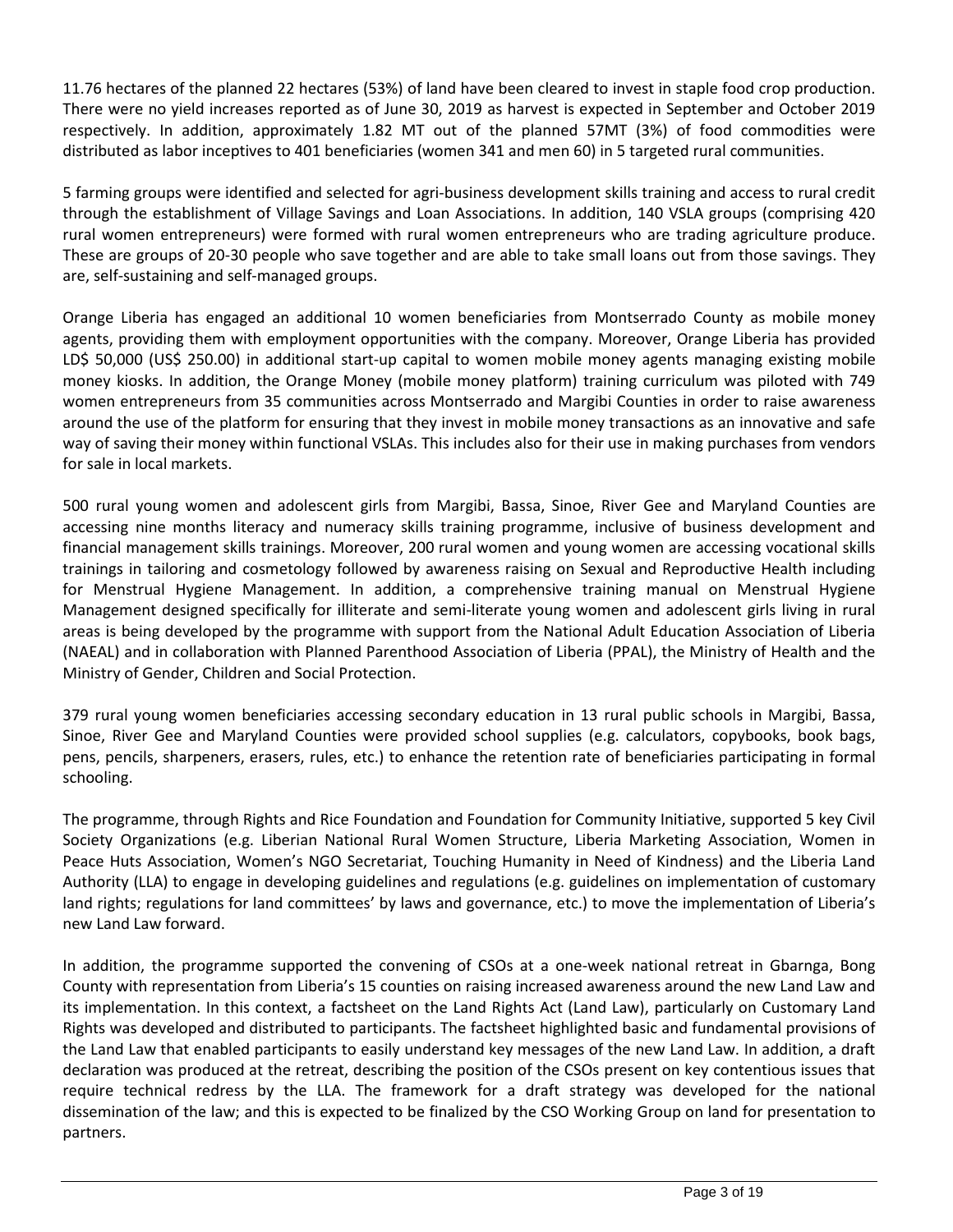2 trainings were planned for in practical Community Based Participatory Processes, aimed at addressing real community problems and assisting them to find their own solutions. 1 training has been completed for Margibi and Grand Bassa Counties

Facilitate networking of rural women's organisations at sub-national and national levels, and their stronger links with the women's movement for better information exchange, advocacy, coordination and participation in national policy and decision-making processes.

With support from the programme, the CSO Working Group on Land in Liberia was instrumental in working closely with key partners from national government (e.g. Liberia Land Authority, Ministry of Gender, Children and Social Protection, Ministry of Agriculture, Governance Commission, etc.), development partners (e.g. Landesa Rural Development Institute, Welthungerhilfe, United States Agency for International Development) and Civil Society on organizing a national conference on the Land Rights Act which was held under the banner: "One Law, One Message." The purpose of the conference was to jointly review key messages that were developed by the different actors including the LLA and to re-develop a joint message that would be used for nation-wide awareness on the new Land Law. The programme particularly supported this initiative to foster the development of women land rights messages and support partner organizations to undertake massive education and gender-sensitive awareness with CSOs, CBOs, women and community groups at local level.

The national conference had been attended by 40 persons (30 males; 10 females) representing 20 national and international organizations. At the end of the conference a draft land rights message was developed highlighting the four major categories of land as well as women land rights messages. This output is the result of several presentations made by key CSO partners during the conference that had developed previous messages for awareness during their respective interventions. The draft messages were compiled and further submitted to a small working committee of organizations with technical expertise to review and produce simplified and synchronized messages.

## **I. Results**

From 1 January to 30 June 2019, provide a narrative summary of the results achieved, divided by outcome. Make reference to the implementation mechanism utilized and key partnerships.

### **Outcome 1:** *Rural women have improved food and nutrition security*

**Output 1.1:** *Rural women have increased access to and control over resources, assets and services critical for their food and nutrition security*

- The programme has 401 beneficiaries (women 341 and men 60) who are benefitting from the use of high quality seeds, tools and machineries for investing in agriculture. In this context, there is increased productivity with beneficiaries wherein they have been observed to have acceptable quantities of appropriate food available, adequate income through their respective businesses and VSLAs to access food, and lastly adequate dietary intake for their nutrition.
- 11.76 hectares of the planned 22 hectares (53%) of land have been cleared to invest in staple food crop production. There were no yield increases reported as of June 30, 2019 as harvest is expected in September and October 2019 respectively. In addition, approximately 1.82 MT out of the planned 57MT (3%) of food commodities were distributed as labor inceptives to 401 beneficiaries (women 341 and men 60) in 5 targeted rural communities.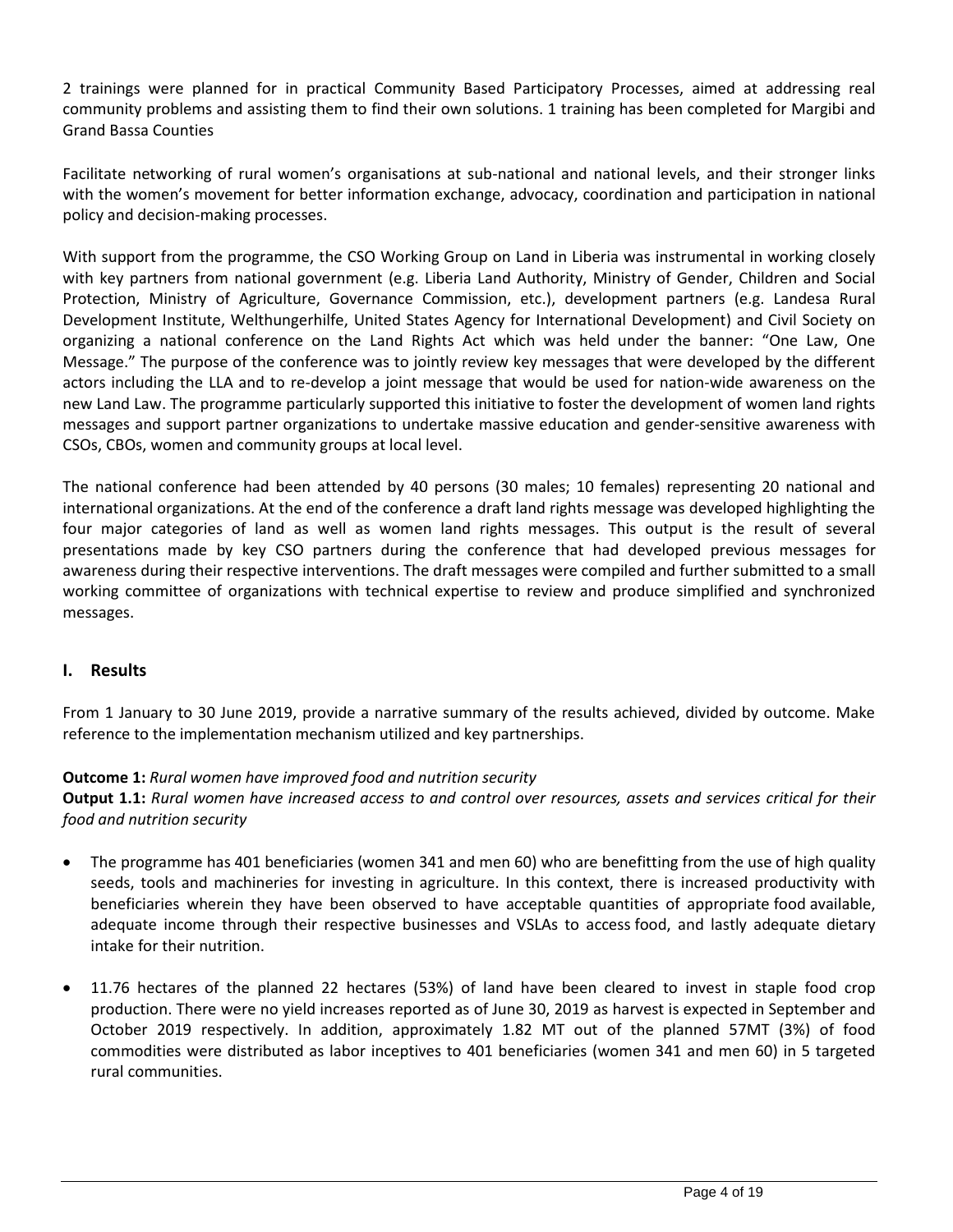• Contracts for the construction of 5 poultry units have been concluded with construction firms expected to roll out implementation for women-based farming groups to have access to protein and dietary diversification for improved nutrition security at the community level.

## **Output 1.2:** *Rural women have greater capacity to enhance and control local food security reserves*

- Rural women are serving as community-based facilitators providing trainings to other rural women farmers on both cassava and rice value chains development. Rural women beneficiaries have increased knowledge and skills in agricultural value chains development (e.g. quality cassava flour, gari, cassava chips, cassava pasta, cassava soap, rice flour, puffed rice, gluten free icing sugar). Thus, women farmers are transforming cassava and rice into flour, pasta, soap and cosmetics. These women know how to do packaging, food safety, processing cassava and rice, the use of labels to prepare their products for export. A replication of the training is scheduled for late September 2019.
- A supply of manufacturing equipment, and approximately 900 (bags) and 250 (bottles) have been provided to facilitate the production of cassava and rice products as well as a better presentation of these products. Ma Kebbeh Monger, National President of the National Rural Women Structure said, *"the training will improve the lives of women farmers. They will no longer be thinking only about producing cassava and rice to feed their families and sell as usual. Rural women can now turn cassava into spaghetti, soap and other things on which they have been trained for."*
- 5 grain reserves in Margibi, Grand Bassa, Maryland, Sinoe and River Gee Counties have continued to be used in protecting women farmers from the production shortfalls of grains (e.g. rice) and as a buffer against the abrupt rise in the price of grain at the community level. Thus, grain reserves remain strategic to strengthening the resilience of poor female-headed households to seasonal food insecurity in Liberia including for natural disasters, especially during this rainy season.

### **Outcome 2:** Rural women have increased income to secure their livelihoods

**Output 2.1** Rural women have enhanced entrepreneurship skills and value chains to access markets for their products

- 500 rural young women and adolescent girls from Margibi, Bassa, Sinoe, River Gee and Maryland Counties are accessing nine months literacy and numeracy skills training programme, inclusive of business development and financial management skills trainings. Moreover, 200 rural women and young women are accessing vocational skills trainings in tailoring and cosmetology followed by awareness raising on Sexual and Reproductive Health including for Menstrual Hygiene Management. In addition, a comprehensive training manual on Menstrual Hygiene Management designed specifically for illiterate and semi-literate young women and adolescent girls living in rural areas is being developed by the programme with support from the National Adult Education Association of Liberia (NAEAL) and in collaboration with Planned Parenthood Association of Liberia (PPAL), the Ministry of Health and the Ministry of Gender, Children and Social Protection.
- 5 farming groups were identified and selected for agri-business development skills training and access to rural credit through the establishment of Village Savings and Loan Associations. In addition, 140 VSLA groups (comprising 420 rural women entrepreneurs) were formed with rural women entrepreneurs who are trading agriculture produce across the southeast of Liberia. These are groups of 20-30 people who save together and are able to take loans out from those savings. They are, self-sustaining and self-managed groups that are active in targeted communities under the programme.

**Output 2.2:** Rural women have increased access to decent wage employment opportunities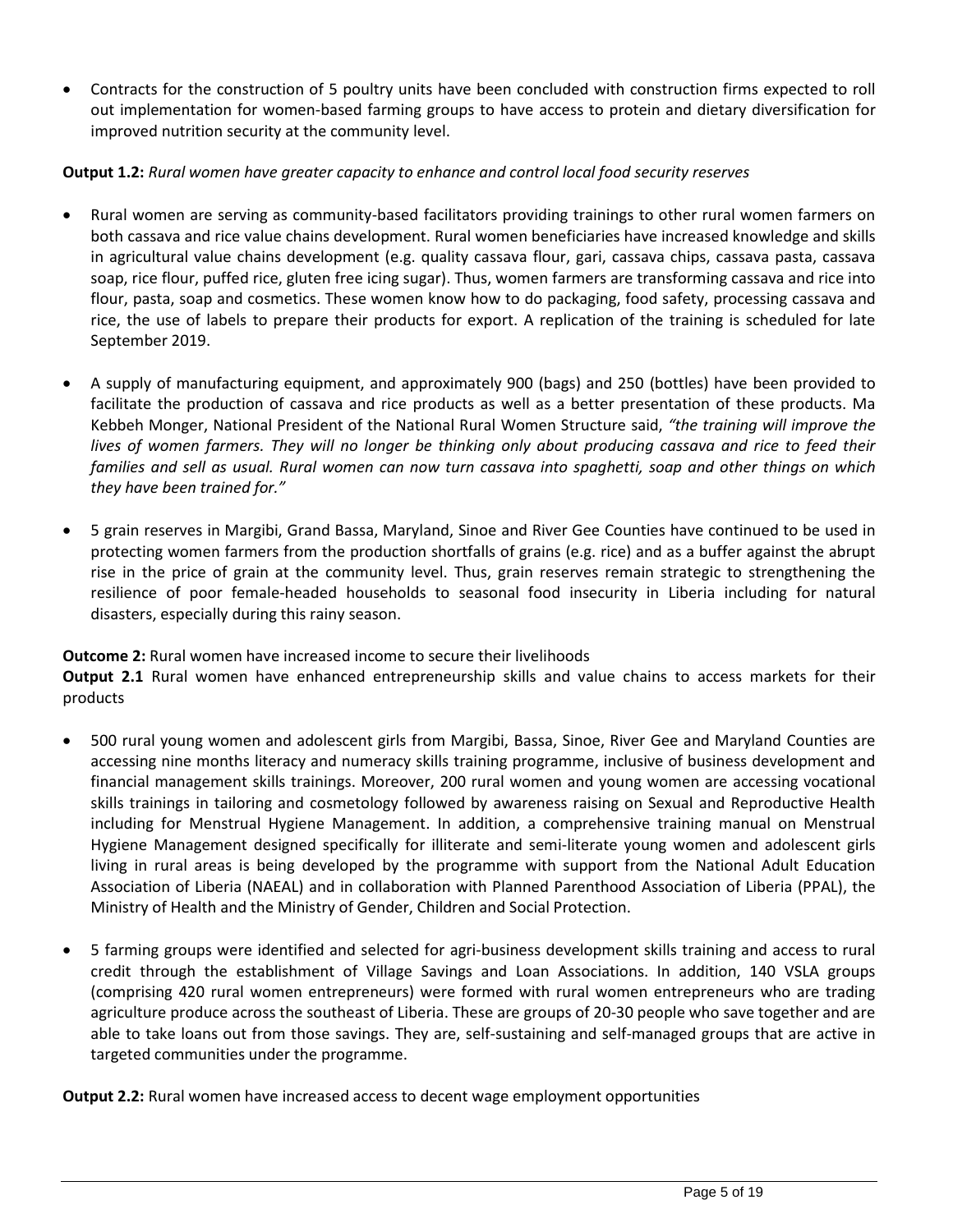- Orange Liberia has engaged an additional 10 women beneficiaries from Montserrado County as mobile money agents, providing them with employment opportunities with the company. Moreover, Orange Liberia has provided LD\$ 50,000 (US\$ 250.00) in additional start-up capital to women mobile money agents managing existing mobile money kiosks. In addition, the Orange Money (mobile money platform) training curriculum was piloted with 749 women entrepreneurs from 35 communities across Montserrado and Margibi Counties in order to raise awareness around the use of the platform for ensuring that they invest in mobile money transactions as an innovative and safe way of saving their money within functional VSLAs. This includes also for their use in making purchases from vendors for sale in local markets.
- In addition, these 749 women who have received training in the use of the Orange Money platform have all received feature mobile phones from the company (@ US\$ 10.00 per piece), the Orange Money curriculum /user manual, as well as orange visibility materials (e.g. tariffs posters, orange mobile money ledgers, SIM card registration booklets, etc.)

**Outcome 3:** Rural women have enhanced leadership and participation in their communities and in rural institutions, and in shaping laws, policies and programmes

**Output 3.1** Rural women, including young women have enhanced confidence and leadership skills to participate in local governance.

- The programme, through Rights and Rice Foundation and Foundation for Community Initiative, supported 5 key Civil Society Organizations (e.g. Liberian National Rural Women Structure, Liberia Marketing Association, Women in Peace Huts Association, Women's NGO Secretariat, Touching Humanity in Need of Kindness) and the LLA to engage in developing guidelines and regulations (e.g. guidelines on implementation of customary land rights; regulations for land committees' by laws and governance, etc.) to move the implementation of Liberia's new Land Law forward.
- In addition, the programme supported the convening of CSOs at a one-week national retreat in Gbarnga, Bong County with representation from Liberia's 15 counties on raising increased awareness around the new Land Law and its implementation. In this context, a factsheet on the Land Rights Act (Land Law), particularly on Customary Land Rights was developed and distributed to participants. The factsheet highlighted basic and fundamental provisions of the Land Law that enabled participants to easily understand key messages of the new Land Law. In addition, a draft declaration was produced at the retreat, describing the position of the CSOs present on key contentious issues that require technical redress by the LLA. The framework for a draft strategy was developed for the national dissemination of the law; and this is expected to be finalized by the CSO Working Group on land for presentation to partners.
- 379 rural young women beneficiaries accessing secondary education in 13 rural public schools in Margibi, Bassa, Sinoe, River Gee and Maryland Counties were provided school supplies (e.g. calculators, copybooks, book bags, pens, pencils, sharpeners, erasers, rules, etc.) to enhance the retention rate of beneficiaries participating in formal schooling.

**Output 3.2** Rural women have greater organizational capacities to form, sustain and participate into POs, cooperatives and unions

**Output 3.4:** Rural women, including young women, have enhanced awareness on their rights in a more supportive community/local environment

• 75 national leaders of the National Rural Women Structure and 45 national leaders of the Liberia Marketing Association have increased knowledge about the new Land Law and the gender commitments therein as it relates to land ownership. These women leaders are also raising awareness at district and community level with other rural women on the new Land Law. A factsheet that was developed along with key basic messages for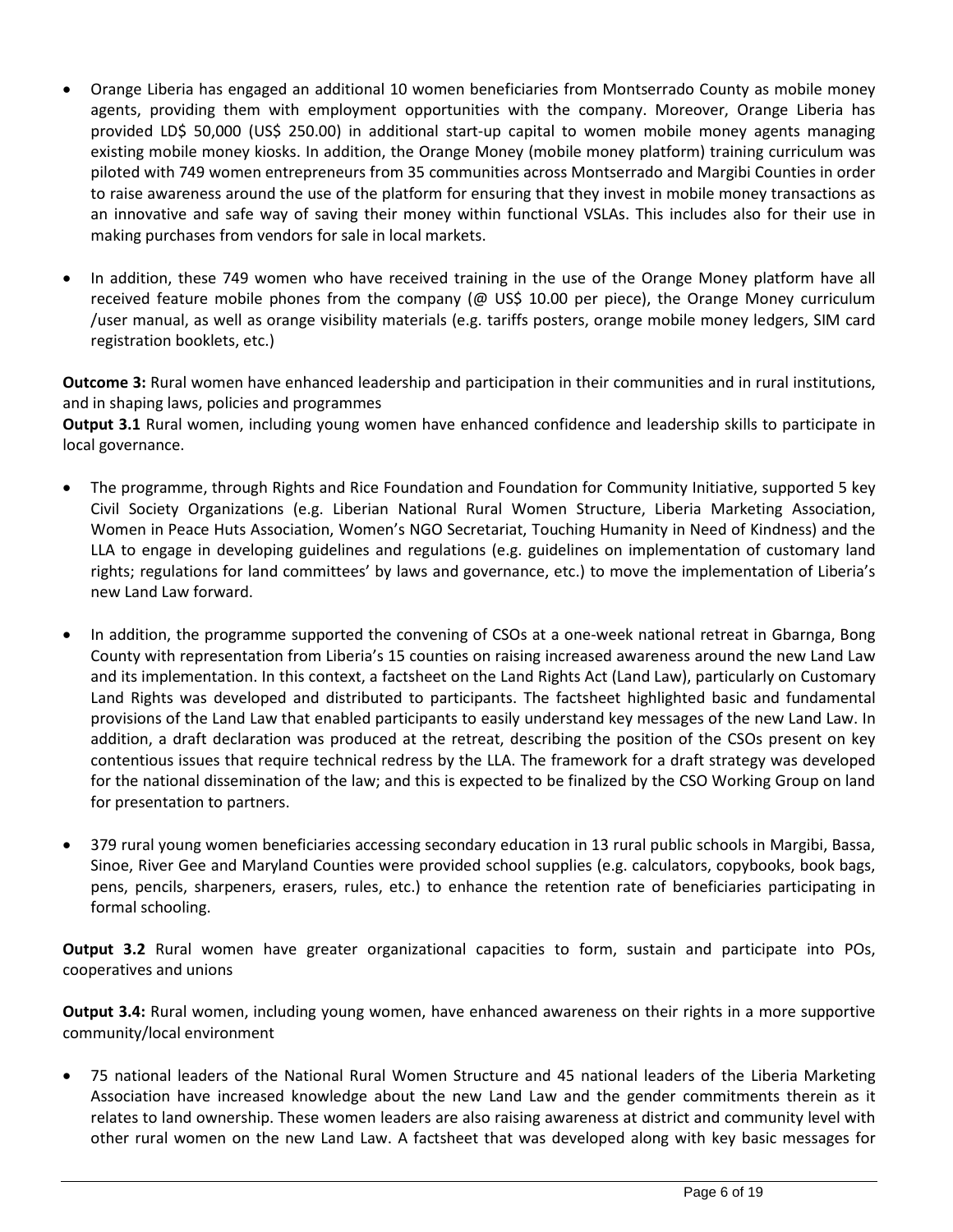dissemination of the new Land Law are two knowledge products currently being used by Rights and Rice Foundation for awareness raising on women's land rights.

- 5 local media institutions from Margibi, Grand Bassa, Maryland, Sinoe and River Gee Counties are engaged in gender-sensitive awareness raising for local communities and trainings for other local journalists on the new Land Law. The programme has brought together 25 persons (12 males, 13 females) from both print and electronic media in this endeavor.
- As a result of strategic partnership with the National AIDS Control Programme (NACP), the programme received and distributed over 15,000 pieces of condoms during HIV/AIDS awareness exercises (e.g. literacy and business skills classes) across Montserrado, Margibi and Grand Bassa Counties. Rural women and adolescent girls are practicing safe sex in order to prevent HIV/AIDS or other Sexually Transmitted Infections (STIs) including for the prevention of unwanted pregnancies.
- Community-based facilitators are building the capacity of S/GBV survivors, women with disability, traditional women and community leaders to prevent and respond to cases of HIV/AIDS including other STIs at the community level.

**Outcome 4:** A more gender responsive policy environment is secured for the economic empowerment of rural women

**Output 4.1:** Policy makers and parliamentarians have enhanced capacities to effectively mainstream gender into land, food, agriculture, nutrition and rural employment policies, laws and budgets

• With support from the programme, the CSO Working Group on Land in Liberia was instrumental in working closely with key partners from national government (e.g. Liberia Land Authority, Ministry of Gender, Children and Social Protection, Ministry of Agriculture, Governance Commission, etc.), development partners (e.g. Landesa Rural Development Institute, Welthungerhilfe, United States Agency for International Development) and Civil Society on organizing a national conference on the Land Rights Act which was held under the banner: *"One Law, One Message."* The purpose of the conference was to jointly review key messages that were developed by the different actors including the LLA and to re-develop a joint message that would be used for nation-wide awareness on the new Land Law. The programme particularly supported this initiative to foster the development of women land rights messages and support partner organizations to undertake massive education and gender-sensitive awareness with CSOs, CBOs, women and community groups at local level. The national brought together 40 persons (30 males; 10 females) representing 20 national and international organizations. At the end of the conference a draft land rights message was developed highlighting the four major categories of land as well as women land rights messages. This output is the result of several presentations made by key CSO partners during the conference that had developed previous messages for awareness during their respective interventions. The draft messages were compiled and further submitted to a small working committee of organizations with technical expertise to review and produce simplified and synchronized messages.

## **II. Describe any delays in implementation, challenges, lessons learned & best practices**

The most difficult aspect of working together was on clear targeting and delivering as one in the same communities. The three UN agencies could not agree in certain instances *(due to bad road networks and network coverage)* but later compromised in support of the harmonization of the programme's approach for ensuring increased impact of interventions in the lives of women and youth at all levels. One good practice identified that made coordination work better was the fact that the country programme continued to utilize the strategy of building synergies with other similar ongoing programmes (e.g. UN Women's Buy from Women Initiative, JP RWEE on SGBV, Spotlight Initiative, WFP's P4P / School Feeding Programme, etc.) for delivering results in the same locations and the fact that the programme remains flexible (e.g. awareness raising on S/GBV, HIV/AIDS, SRH, etc.) in its approach to programming. Another was a participatory approach to community mobilization, recruitment and implementation of gender-sensitive interventions which played a key role in guaranteeing increased community ownership of the programme at the community level.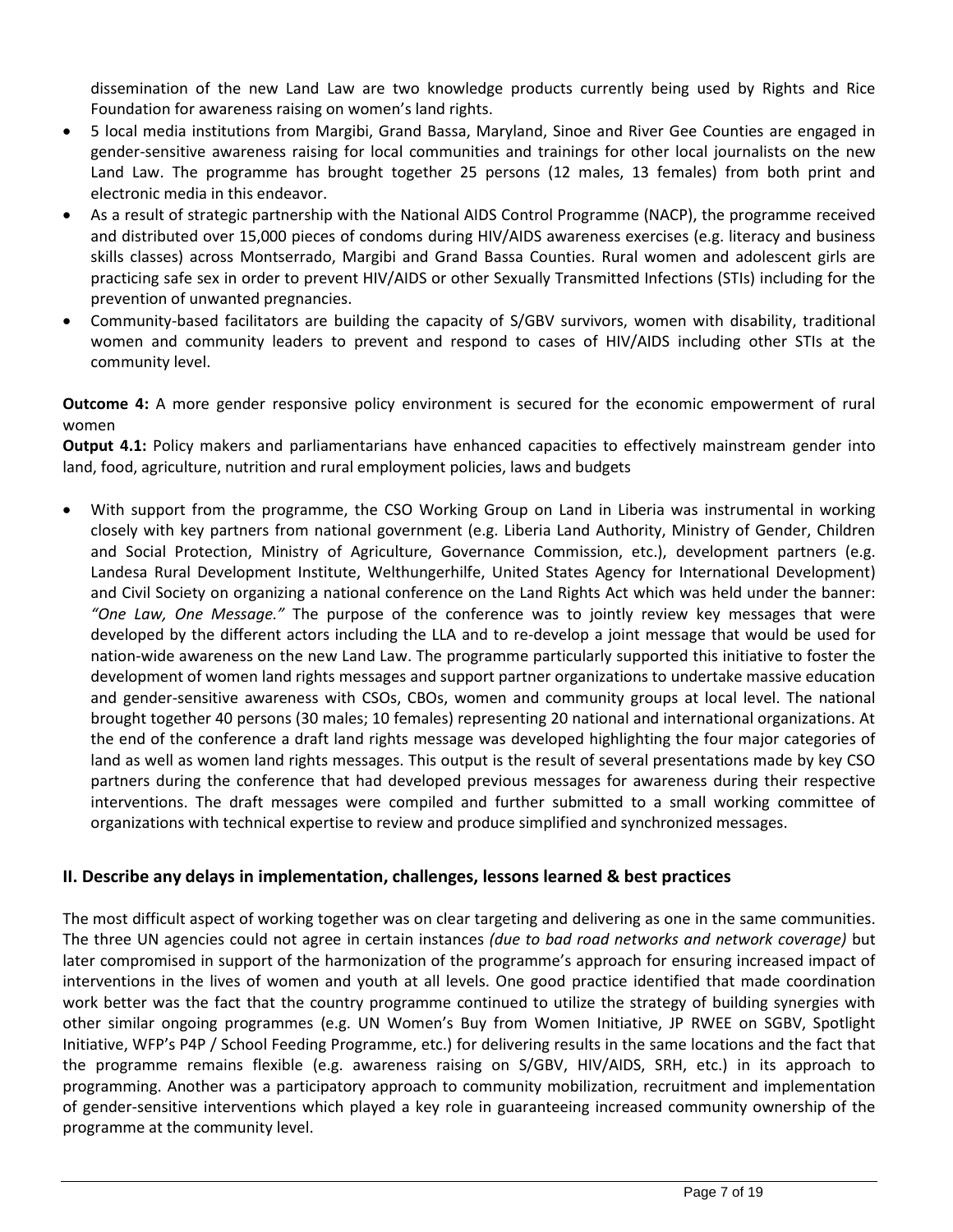It should also be noted here that early rainfall served as an impediment for timely preparation of land; the fields were flooded as a result of the heavy down pour, beneficiaries' willingness to work under the rain was also a serious challenge. Another key challenge was access to land for agriculture production. For example, in Juah Town, Siahn and Gbarzegiah in Grand Bassa County, beneficiaries were deprived of land access. However, the challenge with flood was mitigated through proper water management implored by the programme agriculture technicians from FAO and WFP.

Mentoring rural women beneficiaries has been a good practice in terms of helping them implement what is being taught in the literacy and business skills training sessions. It provides the community-based facilitators the opportunity to engage the beneficiaries on a one-on-one basis, giving them the opportunity to ask specific questions related to their business investments.

The programme is breaking new grounds by bringing women into the digital space which hitherto appears to be reserved for men, especially in the case of Liberia. Women are becoming increasingly aware of the benefits of the digital world for their economic empowerment and are expanding their investments in this sector through the use of mobile money.

In addition, the programme will expand its work on digital literacy by ensuring that innovation and ICTs offer exciting opportunities to unlock the business potential of traditionally marginalized and isolated women farmers. This will be achieved by:

- Providing easy, mobile-enabled access to climate-smart agricultural information and services.
- Building a digital track record and credit profile to increase access to finance.
- Connecting farmers to national supply chains to improve access to markets.

Working with rural women on their land rights has proven to be successful as a result of the new land law that is being implemented in Liberia. Women are increasingly exercising their land rights at the community level. A practical example is the fact that rural women are requesting that their spouses have their names included on land deeds or land certificates to show joint ownership.

Collaboration with government, UN system, civil society and private sector amongst others has been at the core of the programme. The programme's collaboration with the LLA and the CSOs Working Group on Land Rights intensified in the wake of partners' move to develop a standardized message for nationwide dissemination of the new Land Law. This has resulted in a harmonised approach to promoting women's land rights at the national and sub-national levels.

Stand-alone and joint monitoring and evaluation of the country programme's interventions provided a great insight in understanding the processes surrounding the programme's status in terms of delivery. In this context, challenges, lessons and best practices were identified through careful observation, interviews and focus group discussions during joint monitoring and evaluation of interventions under the programme. Thus, the knowledge acquired assisted the programme in making informed-decisions about the rollout of activities (e.g. skills building, advocacy and awareness raising, rural credit, etc.) at both the national and sub-national levels. In addition, the knowledge gained from the programme has accelerated efforts in advancing the development of key knowledge products (e.g. factsheet on land rights, simplified key messages on women land rights; training curriculum on ICT - mobile money for use by women, etc.)

Internal processes within the participating UN agencies proved challenging at times. For examples, the bureaucracy with procurement and contracting were two key issues causing delays with programme implementation. However, the UN Resident Coordinator intervened on accelerating delivery and pushed the Heads of Agencies from FAO, WFP and UN Women to deliver as planned. The Government, through the Ministry of Agriculture and the Ministry of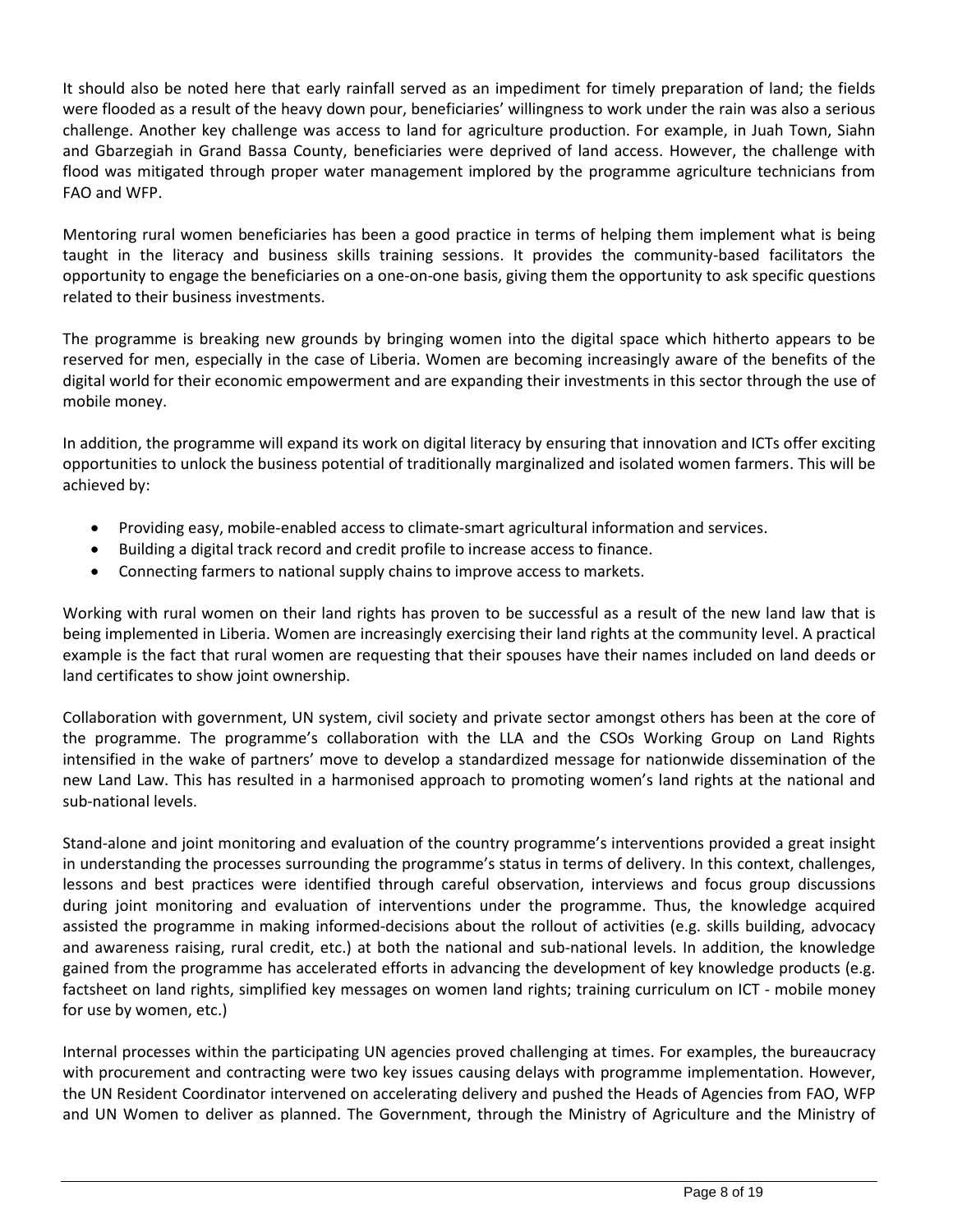Gender, Children and Social Protection also played a role in urging the participating UN agencies to accelerate implementation processes.

The monitoring and evaluation including knowledge management strategies were indeed most useful as both approaches provided the opportunity for understanding key lessons learned (e.g. joint delivery, building synergies, programmatic flexibility, etc.) that were being documented under the JPRWEE´s implementation. Two notable challenges in this regard were inaccessibility to project sites due to very bad road conditions followed by getting communities to own the JPRWEE at local level. From the inception of programme implementation, a communitybased participatory approach was perhaps the one thing that easily resolved the ownership issue.

The successful engagement with males as gender advocates has assisted in achieving transformative changes against stereotypes that perpetuate discrimination and inequality in Liberia. For examples, two strategic approaches here have been through awareness-raising and advocacy campaigns (e.g. UN Women's HeforShe and that of participatory community dialogues facilitated by WFP in collaboration with FAO and UN Women). In addition, building synergies with other programmes are ensuring the increased participation of men and boys as agents of change in support of women's empowerment at the local level.

Another focus area has been the case with the value of partnerships. The country programme has always been keen on the development of solid partnerships with different stakeholders, from the Government of Liberia and Civil Society, to other UN Agencies (e.g. UNDP, UNFPA, UNESCO, etc.) and the private sector (e.g. Orange, Coca Cola, etc.) This has ensured increased impact of the JPRWEE on the lives of women and girls including the youth. For example, women have increased voice and agency in all government initiatives including for the implementation of the new Land Law as a result of the JPRWEE's strategic partnership with the LLA, the Ministry of Internal Affairs, the Women's NGO Secretariat, the National Rural Women Structure, the Association of Women in Cross-Border Trade and that of local-level land committees in target counties.

The JPRWEE continues the task of working to establish the broader conditions needed for women's advancement. This includes access to productive assets, new technologies, education, information and services, employment and market opportunities including leadership and decision-making skills. For example, the National Rural Women Structure has advocated immensely for awareness raising and dissemination of the new Land Law which now has clear provisions on women's rights to own and inherit land.

## **III. Qualitative assessment**

Monitoring and assessment field missions were instrumental in gathering information on the impact of the JPRWEE on rural women, their families and the target communities. In addition, stakeholders' consultations also played a key part in ascertaining the level of impact experienced at county level. As of June 2019, the JPRWEE was able to document the following as per the four outcome areas which it is aimed at addressing:

## *Improving food and nutrition security with rural women*

- Storage facilities, constructed by the JPRWEE, continue to offer a secured space for rural women smallholder farmers to investing in rice and cassava value chains development (e.g. production of farina, fufu, cassava and rice flour, cassava chips, cassava spaghetti, popped rice, etc.) including for their access to other related services.
- Rural women farmers have the knowledge and necessary skills to manage, maintain and repair (basic) agroprocessing machines situated in storage facilities.
- Rural women farmers are exercising their land rights to own and co-own land for agricultural production and are aware of the referral pathway for accessing justice when their land rights are violated.
- Rural women small-holder farmers have access to high quality seeds and tools and are using these for investing in agriculture at the community level.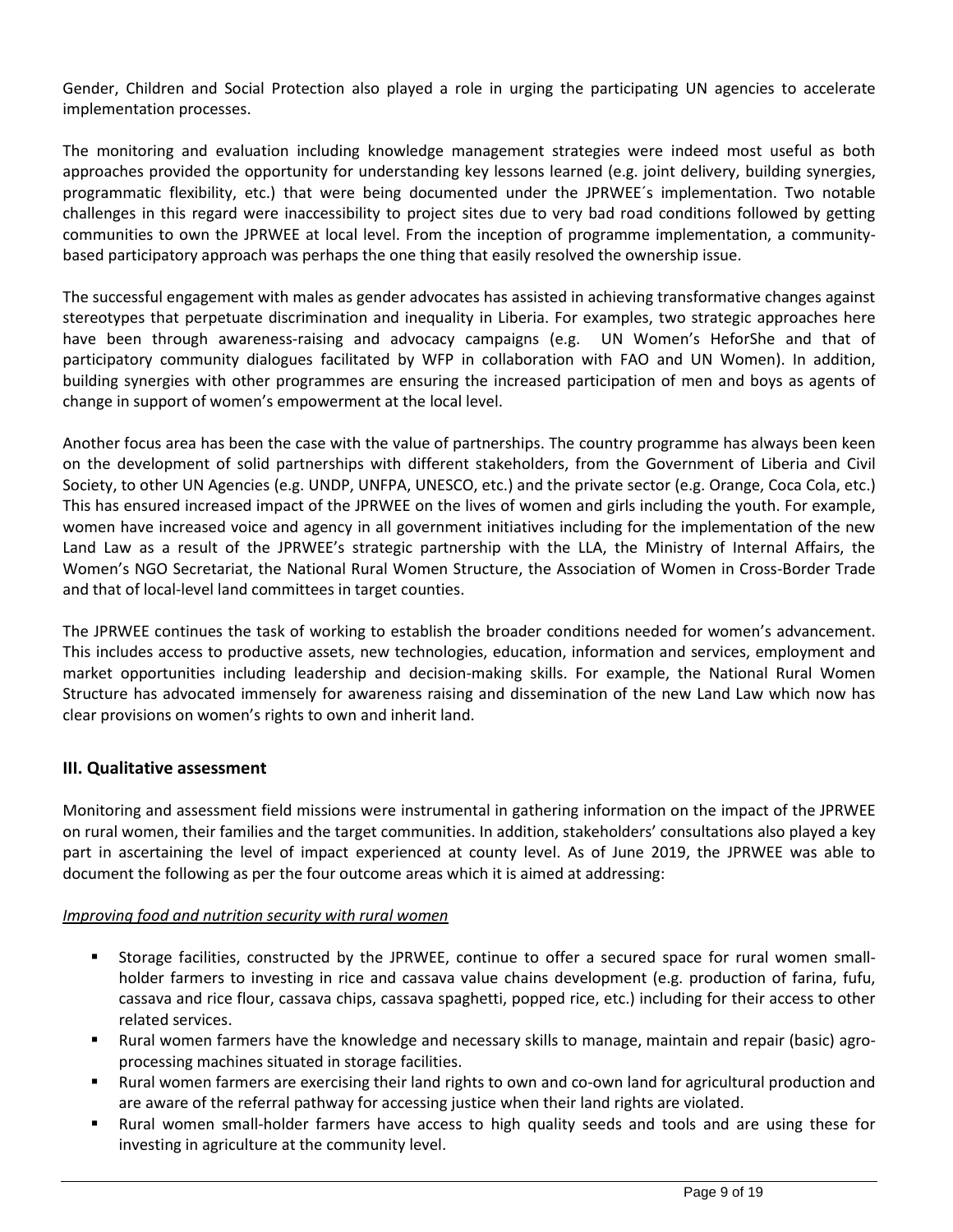- Rural women small-holder farmers are investing on farmland totaling 11.76 hectares and are expected to expand to 22 hectares by the end of December 2019. These women farmers have also benefitted from approximately 1.82 MT of food commodities as labor inceptives for investing in lowland development. The t
- Five poultry units are expected to be fully constructed and operational by December 2019 for women-based farming groups to have access to protein and dietary diversification.

## *Recommendations based on feedback from interviews and group discussions*

- The programme needs to continue investing in the use of storage facilities for use by women small-holder farmers for ensuring that there is improved food and nutrition security at both the district and community levels.
- In order to strengthen the sustainability of the storage facilities, there is a need for more women farmers to have more training in the use, maintenance and repairs of agro-processing machines.
- **EXT** There needs to be a gender-responsive approach to community mobilization, dissemination of knowledge products for awareness raising on the new Land Law.

### *Increasing rural women access to income*

- Through the use of ICT (Orange Money), women beneficiaries continue to access employment opportunities as mobile money agents with the private sector, particularly Orange Liberia. Moreover, women entrepreneurs in target communities are engaging in mobile money transactions (e.g. purchasing and selling) within the respective businesses for income generation.
- VSLAs remain as groups of 25 30 women who save together and are able to take small loans out from those savings. They continue to be self-sustaining and self-managed groups. The positive effects of VSLAs on the lives of women and their households are striking. Joint monitoring missions have found that food poverty amongst VSLA members has fallen from 75% to 20% after just one cycle of saving. The percentage of rural adolescent girls attending school has risen from 63% to 82%. Women-headed houses have stated that they are better-able to cope with health costs. Being part of such a successful community group has led to impressive gains in women's social status. They are being allowed to start their own businesses and take part in community decision-making. Being able to contribute financially within their families has put these women on a more equal footing with their spouses. An overwhelming number of VSLA members have also stressed how the groups have helped to improve relations between different tribes. The significance of this cannot be understated. Peace remains fragile in Liberia, and VSLAs are providing a neutral platform for people from different settings to come together for individual and collective gain. This is of huge importance in the interest of peace, solidarity and equality.

### *Recommendations based on feedback from interviews and group discussions*

- The JPRWEE needs to organize groups of similar VSLAs into cooperatives and/or credit unions for increased recognition in the formal economy. This will give them more buy in from private sector for increased access to finance services for economic growth.
- There is an increased need for more strategic partnerships with private sector for ensuring women's access to employment opportunities for their economic security.
- The JPRWEE needs to strengthen partnerships with existing programmes by fostering synergies for promoting women's access to new technologies for their economic and social empowerment.

### Rural women with enhanced awareness on their rights in a more supportive community

• Between January – June 2019, the JPRWEE in partnership with the National AIDS Control Programme (NACP) received and distributed condoms with women and adolescent girls beneficiaries accessing literacy and business skills classes in Montserrado, Margibi and Grand Bassa Counties.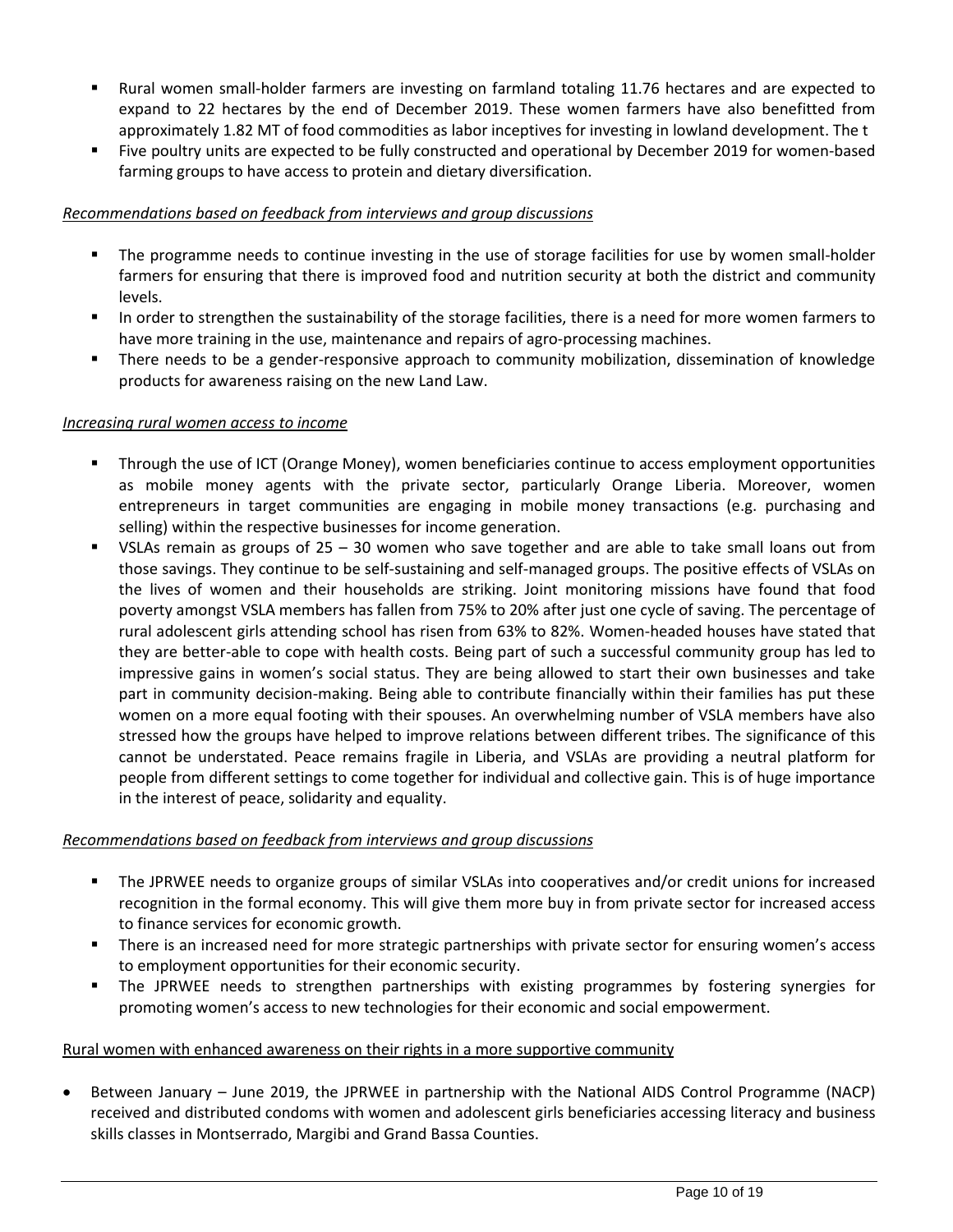• Community-based facilitators were provided training on reducing women vulnerability to HIV/AIDS with special focus on survivors of S/GBV, women with disability, traditional women and community leaders.

## *Recommendations based on feedback from interviews and group discussions*

■ In addition to awareness raising on S/GBV and SEA prevention, management and response, the programme should consider the promotion of HIV & AIDS vulnerability reduction amongst young rural women and adolescent girls in concession areas at the district and community levels.

In Liberia, the JPRWEE has three of the four UN agencies as participating UN agencies. These include FAO, WFP and UN Women. IFAD does not have a country office in Liberia. UN Women serves as the lead UN agency while FAO and WFP serve as participating UN agencies. UN Women chairs the National Technical Advisory Committee (NTAC), also serving a secretariat. There is a National Joint Steering Committee (NJSC), co-chaired by the Government of Liberia through the Ministry of Gender, Children and Social Protection and the United Nations through the United Nations Resident Coordinator's Office. Hence, the Minister of Gender and the UN Resident Coordinator both co-chair the NJSC for ensuring that the joint programme is 'Delivering as One.' The latter is also represented by the Heads of Agencies from FAO, WFP and UN Women including for heads of government ministries, agencies and commissioners.

For Liberia, the objective of delivering as One UN, under the JPRWEE, is to ensure swift and more effective development operations and to accelerate progress to achieve the Sustainable Development Goals as a UN development system that delivers more and better for the poorest and most disadvantaged Liberians.

The JP RWEE continues to serve as model for other UN agencies in implementing and promoting the objectives of 'Delivering as One' in conjunction with Liberia's Pro-poor Agenda for Prosperity and Development. It is committed to the 'One UN' process in partnership with national government and other key stakeholders and partners; and by working at the headquarters level, the regional level and at the country level, the JPRWEE aims to ensure that joint management of the programme is 'vertically integrated' throughout its implementation in Liberia.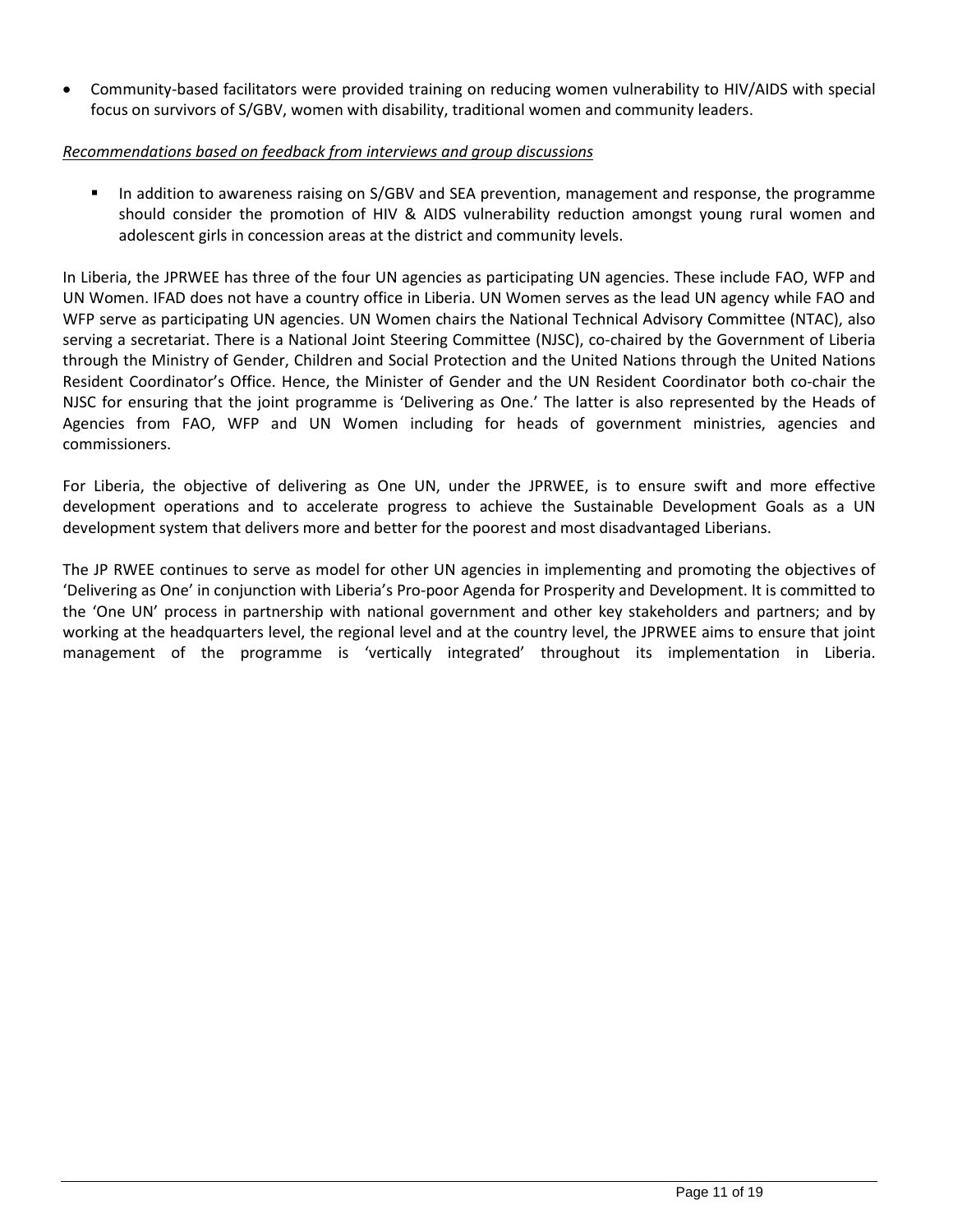# **ii) Indicator Based Performance Assessment:**

|                                                                                                                                                | <b>Achieved Indicator Targets</b>              | <b>Reasons for Variance with Planned</b>    | <b>Source of Verification</b>         |
|------------------------------------------------------------------------------------------------------------------------------------------------|------------------------------------------------|---------------------------------------------|---------------------------------------|
|                                                                                                                                                |                                                | Target (if any)                             |                                       |
| Outcome 1 Improved food and nutrition security                                                                                                 |                                                |                                             |                                       |
| <b>Indicator:</b> Increase of agricultural                                                                                                     | 15% increase in agricultural production (rice  | Ongoing. Planned targets are expected to    | MoA/MGCSP County                      |
| production of women farmers                                                                                                                    | and cassava) of women farmers in 2019          | be reached by end of December 2019          | <b>Progress Reports</b>               |
| Baseline (2018): 25% of women farmers                                                                                                          |                                                | Inaccessibility of project communities due  |                                       |
| Planned Target (2019): 35% of women farmers                                                                                                    |                                                | to bad roads. Roads are expected to         | <b>JPRWEE Monitoring Reports</b><br>п |
|                                                                                                                                                |                                                | improve once the dry seasons sets in        |                                       |
| <b>Indicator:</b> Percent of rural women experiencing                                                                                          |                                                | beginning in October 2019. This will allow  |                                       |
| dietary diversity for improved nutrition                                                                                                       | 68.4% of rural women headed-households         | for accessibility of project communities in |                                       |
| Baseline (2018): 73.5% of rural women                                                                                                          | are consuming a balance diet of                | order to complete remaining activities.     |                                       |
| beneficiaries                                                                                                                                  | carbohydrates and vegetables in the first half |                                             |                                       |
| Planned Target (2019): 85% of rural women                                                                                                      | of 2019. This was determined from field        |                                             |                                       |
| beneficiaries                                                                                                                                  | missions wherein questionnaires were           |                                             |                                       |
|                                                                                                                                                | administered to project participants and       |                                             |                                       |
| Indicator: Number of rural women experiencing                                                                                                  | community stakeholders in Maryland, River      |                                             |                                       |
| dietary diversity for improved nutrition                                                                                                       | Gee, Sinoe, Grand Bassa and Margibi            |                                             |                                       |
| Baseline (2018): 5,733 rural women                                                                                                             | Counties.                                      |                                             |                                       |
| Planned Target (2019): 6,583 rural women                                                                                                       |                                                |                                             |                                       |
| Output 1.1 Rural women have increased access to and control over resources, assets and services critical for their food and nutrition security |                                                |                                             |                                       |
| Indicator 1.1.1 Number of women farmers                                                                                                        | 401 beneficiaries (women 341 and men 60)       | Ongoing. Planned targets are expected to    | MoA/MGCSP County                      |
| benefitting from the use of high quality seeds,                                                                                                | are benefitting from the use of high quality   | be reached by end of December 2019          | <b>Progress Reports</b>               |
| tools and machineries increased production.                                                                                                    | seeds, tools and machineries for increased     | Inaccessibility of project communities due  |                                       |
| Baseline: 3,193 women farmers                                                                                                                  | production. Beneficiaries have been            | to bad roads                                | <b>JPRWEE Monitoring Reports</b><br>п |
| Planned Target: 510 farmers (F: 408; M: 102)                                                                                                   | observed to have acceptable quantities of      |                                             |                                       |
|                                                                                                                                                | appropriate food available, adequate income    |                                             |                                       |
|                                                                                                                                                | through their respective businesses and        |                                             |                                       |
|                                                                                                                                                | VSLAs to access food, and lastly adequate      |                                             |                                       |
|                                                                                                                                                | dietary intake for their nutrition.            |                                             |                                       |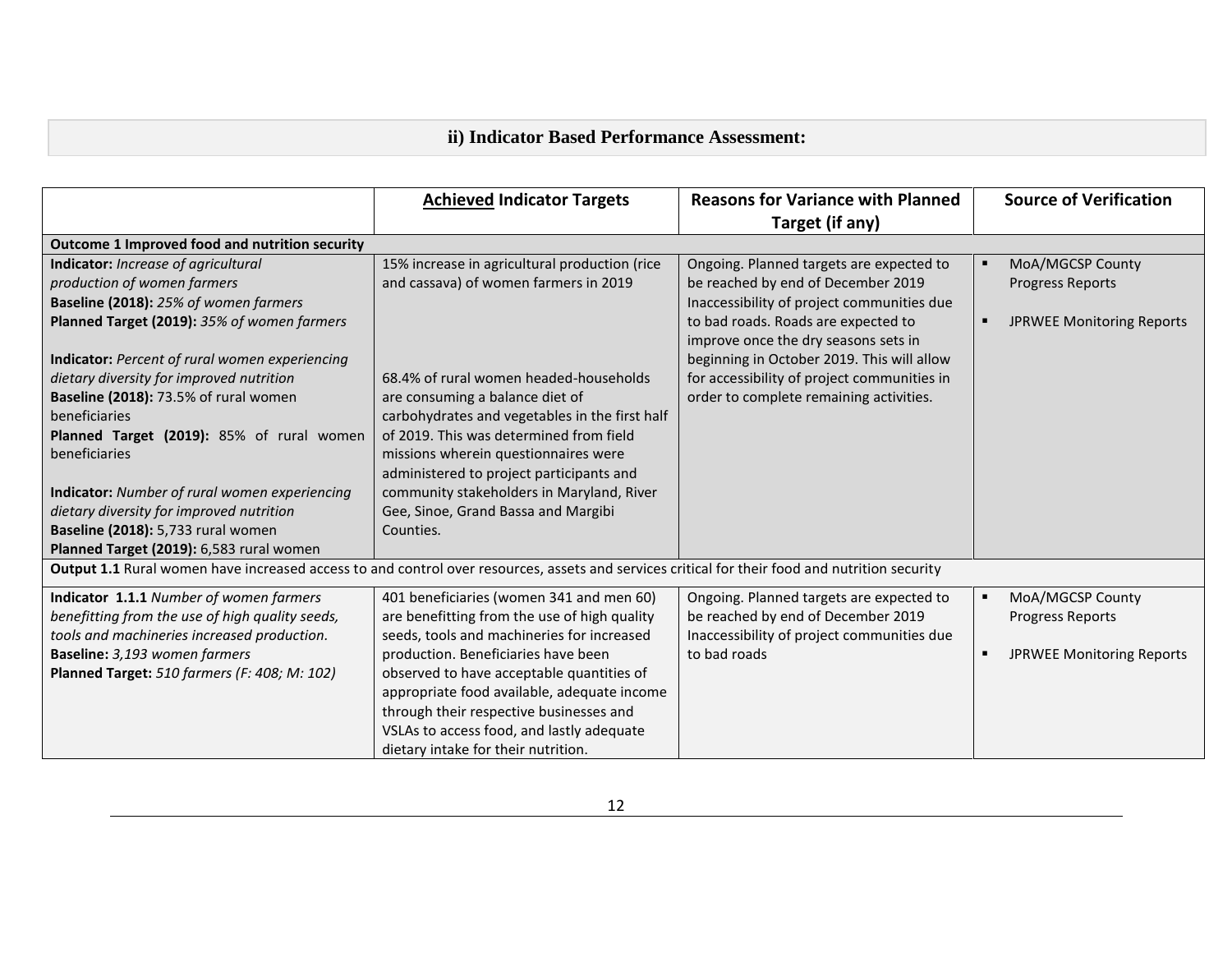| Indicator 1.1.2 Number of women farmers                                                                               | 401 beneficiaries (women 341 and men 60)         | Ongoing. Planned targets are expected to   | $\blacksquare$ | MoA/MGCSP County                 |
|-----------------------------------------------------------------------------------------------------------------------|--------------------------------------------------|--------------------------------------------|----------------|----------------------------------|
| benefitting from lowland development in rice                                                                          | are investing on 11.76 hectares of lowland       | be reached by end of December 2019         |                | <b>Progress Reports</b>          |
| production for increased agricultural production                                                                      | for rice production. There were no yield         | Inaccessibility of project communities due |                |                                  |
| and productivity                                                                                                      | increases reported as of June 30, 2019 as        | to bad roads                               | $\blacksquare$ | <b>JPRWEE Monitoring Reports</b> |
| Baseline: 309 women farmers                                                                                           | harvest is expected in September and             |                                            |                |                                  |
| Planned Target: 510 farmers (F: 408; M: 102)                                                                          | October 2019 respectively.                       |                                            |                |                                  |
| Indicator 1.1.3 Number of hectares of lowland                                                                         | 11.76 hectares of lowland is being invested      | Ongoing. Planned targets are expected to   | п              | MoA/MGCSP County                 |
| developed for rice production                                                                                         | on for rice production. Harvest will be in       | be reached by end of December 2019         |                | <b>Progress Reports</b>          |
| Baseline: 0                                                                                                           | September and October 2019 respectively          | Heavy downpour of rain this year           |                |                                  |
| Planned Target: 22 hectares of lowland                                                                                |                                                  |                                            | $\blacksquare$ | <b>JPRWEE Monitoring Reports</b> |
| development                                                                                                           |                                                  |                                            |                |                                  |
| Indicator 1.1.4 Number of farmers benefitting                                                                         | Approximately 1.82 MT out of the planned         | Ongoing. Planned targets are expected to   | $\blacksquare$ | MoA/MGCSP County                 |
| from the provision of assorted food commodity                                                                         | 57MT (3%) of food commodities were               | be reached by end of December 2019         |                | <b>Progress Reports</b>          |
| distributed as labor incentives                                                                                       | distributed as labor inceptives to 401           | Inaccessibility of project communities due |                |                                  |
| Baseline: 0                                                                                                           | beneficiaries (women 341 and men 60) in 5        | to bad roads                               | $\blacksquare$ | <b>JPRWEE Monitoring Reports</b> |
| Planned Target: 2,200 farmers (F: 1,320; M: 880)                                                                      | targeted rural communities.                      |                                            |                |                                  |
| Indicator 1.1.5 Number of rural women accessing                                                                       | Contracts for the construction of 5 poultry      | Ongoing. Planned targets are expected to   | $\blacksquare$ | MoA/MGCSP County                 |
| and benefitting from poultry units for increased                                                                      | units have been concluded with construction      | be reached by end of December 2019         |                | <b>Progress Reports</b>          |
| protein consumption and dietary diversification                                                                       | firms. These units, once constructed, are        | Inaccessibility of project communities due |                |                                  |
| Baseline: 0                                                                                                           | expected to be accessed by a total of 408        | to bad roads                               | $\blacksquare$ | <b>JPRWEE Monitoring Reports</b> |
| Planned Target: 2,550 beneficiaries (F: 2,040; M:                                                                     | women and 102 men beneficiaries that have        | Heavy downpour of rain this year           |                |                                  |
| 510)                                                                                                                  | been identified and selected for accessing       |                                            |                |                                  |
|                                                                                                                       | and utilizing the poultry units in each of the 5 |                                            |                |                                  |
|                                                                                                                       | targeted communities in Margibi, Grand           |                                            |                |                                  |
|                                                                                                                       | Bassa, Sinoe, Maryland and River Gee             |                                            |                |                                  |
|                                                                                                                       | Counties. This brings the total number of        |                                            |                |                                  |
|                                                                                                                       | beneficiaries to 2,550 (F: 2,040; M: 510)        |                                            |                |                                  |
|                                                                                                                       |                                                  |                                            |                |                                  |
| Output 1.2 Rural women have greater capacity to enhance and control local food security reserves and their production |                                                  |                                            |                |                                  |
|                                                                                                                       |                                                  |                                            |                |                                  |
| Indicator 1.2.1 Number of rural women farmers                                                                         | Pending                                          | Inaccessibility of project communities due | $\blacksquare$ | MoA/MGCSP County                 |
| benefitting from trainings in technical approaches                                                                    |                                                  | to bad roads                               |                | <b>Progress Reports</b>          |
| and best practices associated with harvesting,                                                                        |                                                  | Heavy downpour of rain this year           |                |                                  |
| storage and processing                                                                                                |                                                  |                                            |                |                                  |
| 13                                                                                                                    |                                                  |                                            |                |                                  |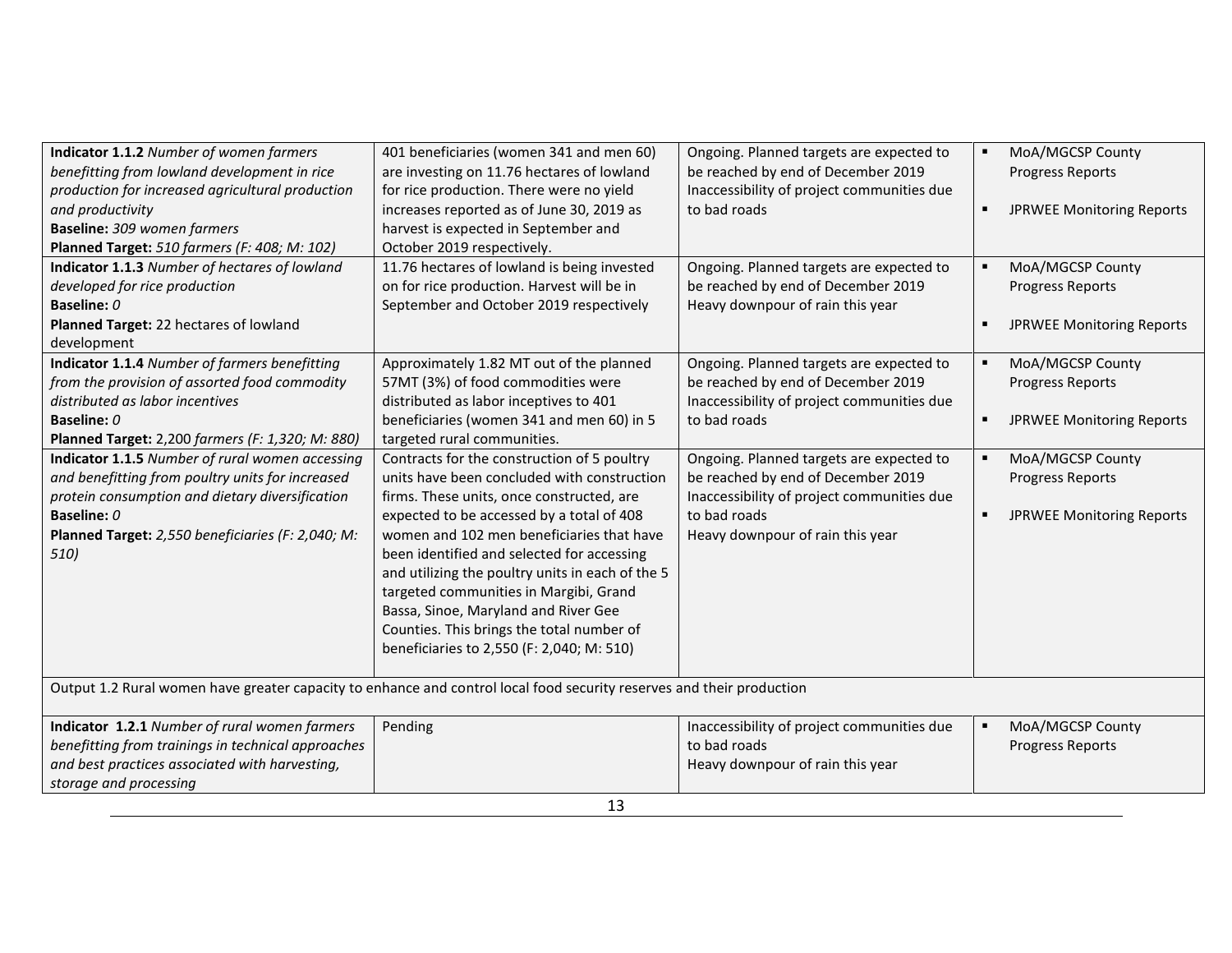| Baseline: 3,193 women farmers                                                                                      |                                                |                                            |   |                                  |
|--------------------------------------------------------------------------------------------------------------------|------------------------------------------------|--------------------------------------------|---|----------------------------------|
| Planned Target: 3,443 rural women from CGRs                                                                        |                                                |                                            |   |                                  |
|                                                                                                                    |                                                |                                            |   |                                  |
| Indicator 1.2.2 Number of rural women farmers                                                                      | 52 women from the National Rural Women         | Ongoing. Planned targets are expected to   |   | MoA/MGCSP County                 |
| benefitting from trainings in value addition (e.g.                                                                 | Structure participated in a technical          | be reached by end of December 2019         |   | <b>Progress Reports</b>          |
| processing, packaging, storage, etc.) for access to                                                                | workshop on rice and cassava value chains      | Inaccessibility of project communities due |   |                                  |
| markets                                                                                                            | development. Rural women beneficiaries         | to bad roads                               | ٠ | <b>JPRWEE Monitoring Reports</b> |
| Baseline: 3,193 women farmers                                                                                      | were trained and sensitized on food            |                                            |   |                                  |
| Planned Target: 250 rural women from CGRs                                                                          | traceability and food safety, as well as       |                                            |   | IPs Progress Reports             |
|                                                                                                                    | international packaging standards and on the   |                                            |   |                                  |
|                                                                                                                    | Hazard Analytical Critical Control points      |                                            |   |                                  |
|                                                                                                                    | (HACCP) standards of production.               |                                            |   |                                  |
| Outcome 2 Rural women have increased income to secure their livelihoods.                                           |                                                |                                            |   |                                  |
|                                                                                                                    |                                                |                                            |   |                                  |
| Indicator: Income generated by rural women's                                                                       | A total of LD\$ 9,100,000 (about US\$ 45,500)  | The planned target was not met and is      |   | MoA/MGCSP County                 |
| cooperatives from their sales to markets                                                                           | was generated from women beneficiaries in      | expected to be met by the end of           |   | <b>Progress Reports</b>          |
| Baseline (2018): LD\$ 16,200,000 (or US\$ 81,000)                                                                  | the sales of locally produced crops (e.g. rice | December 2019                              |   |                                  |
| Planned Target (2019): LD\$ 18,200,000 (or US\$                                                                    | and cassava) that were processed in 5          |                                            |   | <b>JPRWEE Monitoring Reports</b> |
| 91,000)                                                                                                            | <b>Community Grain Reserves</b>                |                                            |   |                                  |
|                                                                                                                    |                                                |                                            | п | IPs Progress Reports             |
| Output 2.1 Rural women have enhanced entrepreneurship skills and value chains to access markets for their products |                                                |                                            |   |                                  |
| Indicator 2.1.1 Number of rural women with                                                                         | 5 farming groups (comprising 300 women         | Overachieved for access to financial       |   | MoA/MGCSP County                 |
| financial literacy skills that are accessing financial                                                             | farmers) were identified and selected for      | services                                   |   | <b>Progress Reports</b>          |
| services from established VSLAs                                                                                    | agri-business development skills training and  | Ongoing for access to decent work.         |   |                                  |
| Baseline: 7,233 women beneficiaries                                                                                | access to rural credit through the             | Planned target is expected to be reached   |   | <b>JPRWEE Monitoring Reports</b> |
| Planned Target: 300 rural women and men                                                                            | establishment of VSLAs for agriculture. In     | by end of December 2019                    |   |                                  |
| beneficiaries (F: 240; M: 60)                                                                                      | addition, 140 VSLA groups (comprising 420      | Inaccessibility of project communities due |   | <b>IPs Progress Reports</b>      |
|                                                                                                                    | rural women entrepreneurs) were formed         | to bad roads                               |   |                                  |
|                                                                                                                    | with rural women entrepreneurs.                | Heavy downpour of rain this year           |   |                                  |
|                                                                                                                    | The partnership with Orange produced a         |                                            |   |                                  |
|                                                                                                                    | training curriculum based on Orange Money      |                                            |   |                                  |
|                                                                                                                    | and piloted with 749 women entrepreneurs       |                                            |   |                                  |
|                                                                                                                    |                                                |                                            |   |                                  |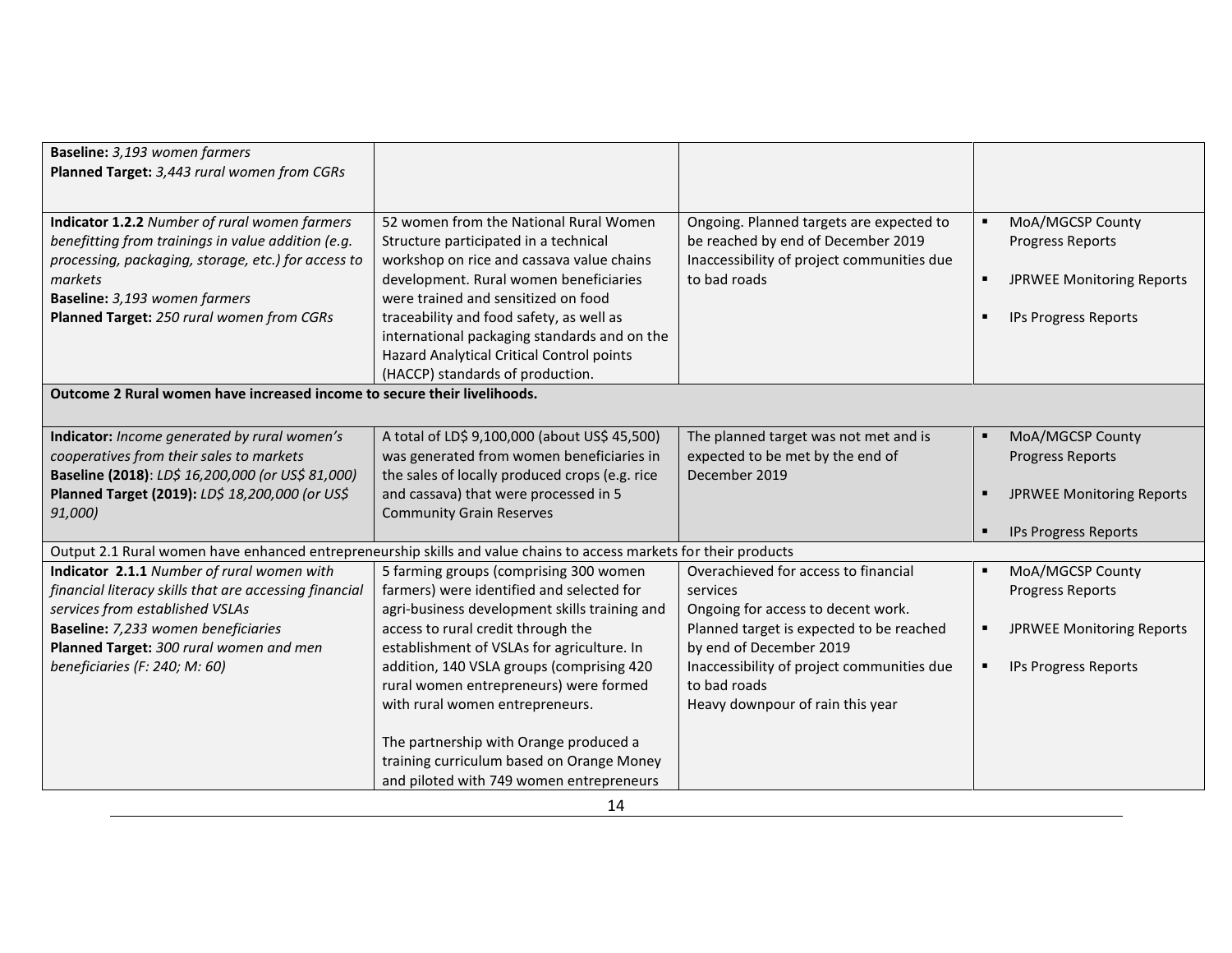|                                                                                      | from 35 communities across Montserrado         |                                            |   |                                  |
|--------------------------------------------------------------------------------------|------------------------------------------------|--------------------------------------------|---|----------------------------------|
|                                                                                      | and Margibi Counties in order to raise         |                                            |   |                                  |
|                                                                                      | awareness around the use of the mobile         |                                            |   |                                  |
|                                                                                      | platform for ensuring that women               |                                            |   |                                  |
|                                                                                      | beneficiaries can invest in mobile money       |                                            |   |                                  |
|                                                                                      | transactions as an innovative and safe way of  |                                            |   |                                  |
|                                                                                      | saving their money. This includes also for     |                                            |   |                                  |
|                                                                                      | their use in making purchases from vendors     |                                            |   |                                  |
|                                                                                      | for sale in local markets.                     |                                            |   |                                  |
| Indicator 2.1.2 Number of rural women who join                                       | 420 new women beneficiaries join and are       | Overachieved for rural women VSL           |   | MoA/MGCSP County                 |
| and are participating in VSL Associations                                            | participating in 140 newly established VSLAs   | Associations. 60 male youth farmers are    |   | <b>Progress Reports</b>          |
| Baseline: 7,233 women beneficiaries                                                  | (associations of 20-30 people who save         | expected to be included by the end of      |   |                                  |
| Planned Target: 300 rural women and men                                              | together and are able to take loans out from   | December 2019.                             | ٠ | <b>JPRWEE Monitoring Reports</b> |
| beneficiaries (F: 240; M: 60)                                                        | those savings).                                |                                            |   |                                  |
|                                                                                      |                                                |                                            | ٠ | IPs Progress Reports             |
| Output 2.2 Rural women have increased access to decent wage employment opportunities |                                                |                                            |   |                                  |
|                                                                                      |                                                |                                            |   |                                  |
| <b>Indicator:</b> Number of women beneficiaries                                      | 109 new women are accessing decent work        | Ongoing. Planned targets are expected to   |   | MoA/MGCSP County                 |
| accessing decent work                                                                | with private sector (e.g. Orange and Coca      | be reached by end of December 2019         |   | <b>Progress Reports</b>          |
| Baseline (2018): 772 women beneficiaries                                             | Cola) as mobile money agents and sales         |                                            |   |                                  |
| Planned Target (2019): 1, 062 women                                                  | agents respectively for both companies.        | Ongoing for access to decent work. Planned |   | <b>JPRWEE Monitoring Reports</b> |
| beneficiaries                                                                        |                                                | target is expected to be reached by end of |   |                                  |
|                                                                                      | In addition, Orange has engaged an             | December 2019                              | ٠ | IPs Progress Reports             |
|                                                                                      | additional 10 women beneficiaries from         |                                            |   |                                  |
|                                                                                      | Montserrado and Grand Bassa Counties as        |                                            |   |                                  |
|                                                                                      | women mobile money agents. A total of LD\$     |                                            |   |                                  |
|                                                                                      | 50,000 (US\$ 250.00) in additional start-up    |                                            |   |                                  |
|                                                                                      | capital to women mobile money agents was       |                                            |   |                                  |
|                                                                                      | provided by Orange Liberia.                    |                                            |   |                                  |
|                                                                                      |                                                |                                            |   |                                  |
|                                                                                      | UN Women under its Strategic Note Project      |                                            |   |                                  |
|                                                                                      | with the Embassy of Sweden will contribute     |                                            |   |                                  |
|                                                                                      | an additional US\$ 250.00 (LD\$ 50,000) to the |                                            |   |                                  |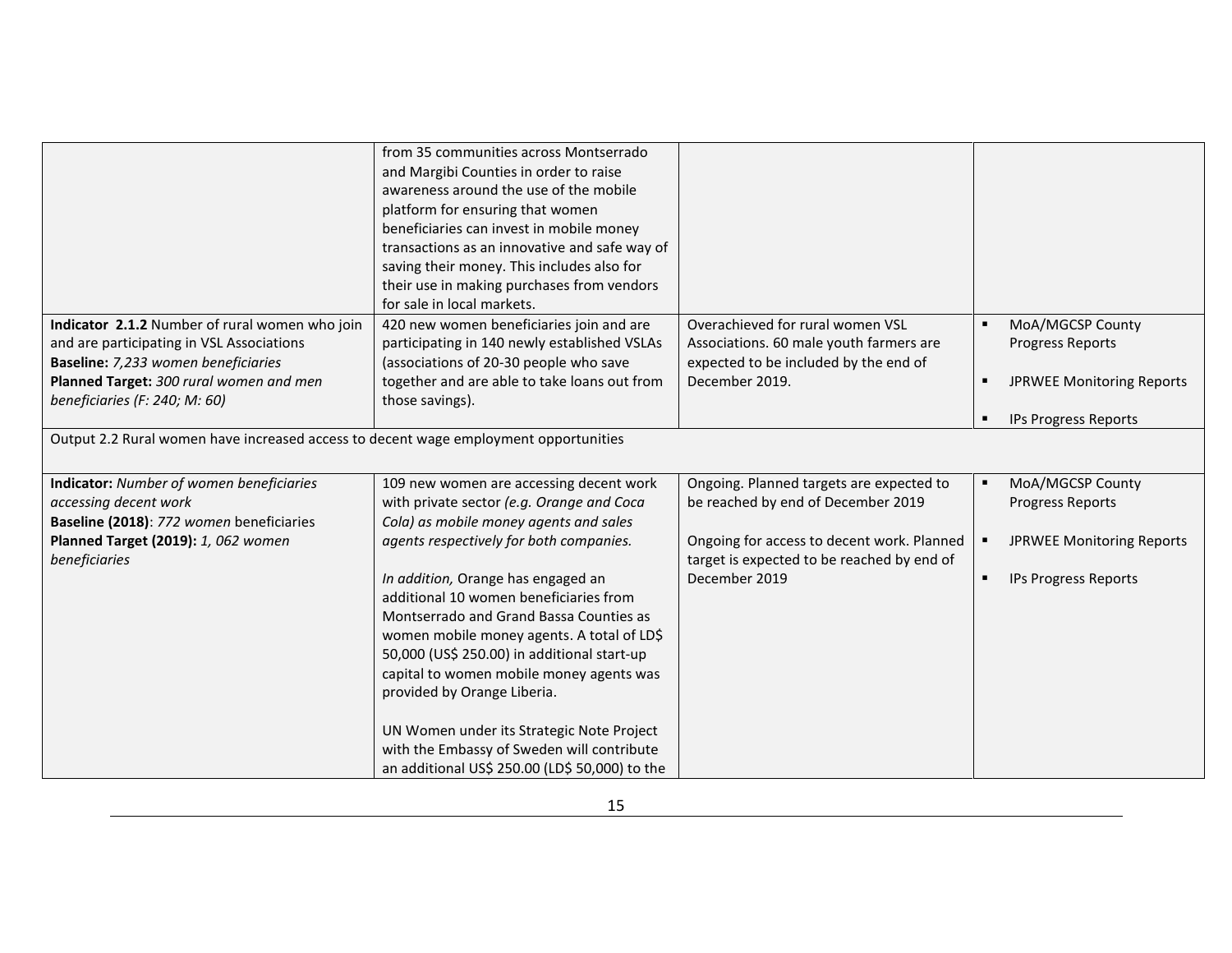|                                                                                                                                                                                                           | women mobile money agents, bringing the<br>total to US\$ 500.00 per woman as start-up<br>capital investment.                                                                                                                                                                                                                                                                                                                                                                                                                                |                                                                                                                                                                     |                                                                                                                                  |
|-----------------------------------------------------------------------------------------------------------------------------------------------------------------------------------------------------------|---------------------------------------------------------------------------------------------------------------------------------------------------------------------------------------------------------------------------------------------------------------------------------------------------------------------------------------------------------------------------------------------------------------------------------------------------------------------------------------------------------------------------------------------|---------------------------------------------------------------------------------------------------------------------------------------------------------------------|----------------------------------------------------------------------------------------------------------------------------------|
| Outcome 3: Rural women have enhanced leadership and participation in their communities and in rural institutions, and in shaping laws, policies and programmes.                                           |                                                                                                                                                                                                                                                                                                                                                                                                                                                                                                                                             |                                                                                                                                                                     |                                                                                                                                  |
| Indicator: Percentage of rural women who are<br>members of land committees in targeted counties<br><b>Baseline (2018): 32%</b><br><b>Planned Target (2019): 40%</b>                                       | As a result of awareness raising on women's<br>land rights for agriculture and strengthened<br>leadership skills, there was a 3% increase in<br>the percentage of women participating in<br>land committees.                                                                                                                                                                                                                                                                                                                                | Ongoing. Planned targets are expected to<br>be reached by end of December 2019                                                                                      | MoA/MGCSP County<br><b>Progress Reports</b><br><b>JPRWEE Monitoring Reports</b><br>$\blacksquare$<br><b>IPs Progress Reports</b> |
| Output 3.1 Rural women, including young women have enhanced confidence and leadership skills to participate in local governance                                                                           |                                                                                                                                                                                                                                                                                                                                                                                                                                                                                                                                             |                                                                                                                                                                     |                                                                                                                                  |
| Indicator 3.1.1 Number of young women and<br>adolescent girls accessing secondary education<br>Baseline: 0<br>Planned Target: 2,040 young women and                                                       | 379 rural young women beneficiaries are<br>accessing secondary education in 13 rural<br>public schools in Margibi, Bassa, Sinoe, River<br>Gee and Maryland Counties. School supplies                                                                                                                                                                                                                                                                                                                                                        | Ongoing. Planned target is expected to be<br>reached by end of December 2019<br>Inaccessibility of project communities due<br>to bad roads                          | MoA/MGCSP County<br><b>Progress Reports</b><br><b>JPRWEE Monitoring Reports</b><br>$\blacksquare$                                |
| adolescent girls                                                                                                                                                                                          | (e.g. calculators, copybooks, book bags, pens,<br>pencils, sharpeners, erasers, rules, etc.) were<br>provided by the programme to enhance the<br>retention rate of beneficiaries participating in<br>formal education.                                                                                                                                                                                                                                                                                                                      | Heavy downpour of rain this year                                                                                                                                    | IPs Progress Reports                                                                                                             |
| Indicator 3.1.2 Number of rural women who are<br>participating in decision-making processes in land<br>committees at local level<br>Baseline: 901 active rural women<br>Planned Target: 1,309 rural women | 367 new JPRWEE beneficiaries from Margibi<br>and Grand Bassa Counties are fully active in<br>local level land committees making decision<br>on community management of land and<br>other natural resources.<br>The programme supported 5 key Civil Society<br>Organizations (e.g. National Rural Women<br>Structure, Liberia Marketing Association,<br>Women in Peace Huts Association, Women's<br>NGO Secretariat, Touching Humanity in Need<br>of Kindness) and the LLA to engage in<br>developing guidelines and regulations (e.g.<br>16 | Ongoing. Planned target is expected to be<br>reached by June 2020<br>Inaccessibility of project communities due<br>to bad roads<br>Heavy downpour of rain this year | MoA/MGCSP County<br><b>Progress Reports</b><br><b>JPRWEE Monitoring Reports</b><br>$\blacksquare$<br>IPs Progress Reports        |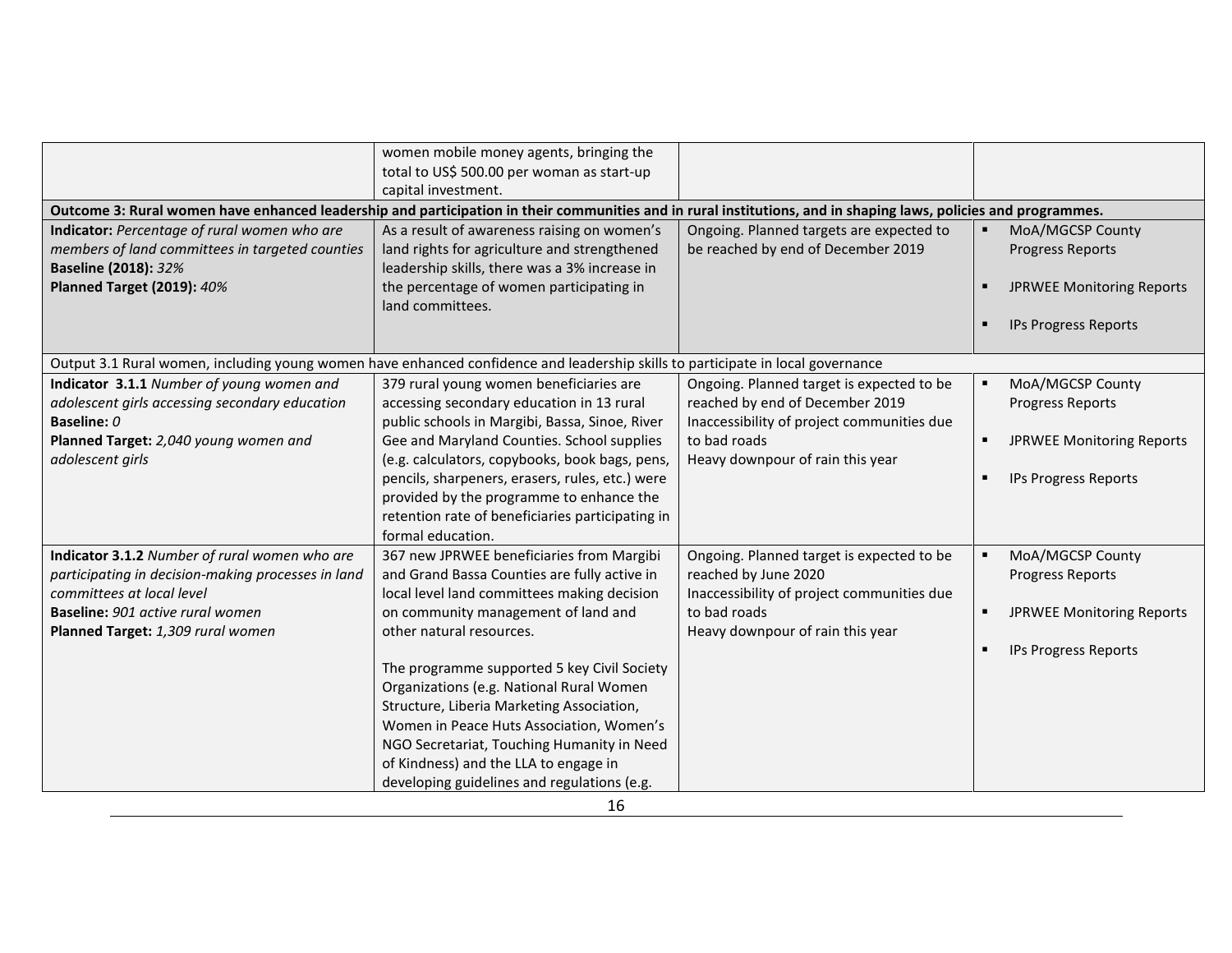| Output 3.4: Rural women, including young women have enhanced awareness on their rights in a more supportive community/local environment.<br>Indicator 3.4.1 Number of young women and<br>adolescent girls with increased knowledge and<br>practical skills to prevent and respond to<br>HIV/AIDS including other STIs<br>Baseline (2018): 2,093 young women and<br>adolescent girls<br>Planned Target (2019): 2,040 young women and<br>adolescent girls | guidelines on implementation of customary<br>land rights; regulations for land committees'<br>by laws and governance, etc.) to move the<br>implementation of Liberia's new Land Law<br>forward.<br>The programme also supported the<br>convening of CSOs at a one-week national<br>retreat in Gbarnga, Bong County with<br>representation from Liberia's 15 counties on<br>raising increased awareness around the new<br>Land Law and its implementation. In this<br>context, a factsheet on the Land Rights Act<br>(Land Law), particularly on Customary Land<br>Rights was developed and distributed to<br>participants.<br>The programme received and distributed<br>over 15,000 pieces of condoms to 1,209<br>women beneficiaries during HIV/AIDS<br>awareness exercises (e.g. literacy and<br>business skills classes) across Montserrado,<br>Margibi and Grand Bassa Counties. Rural<br>women and adolescent girls are practicing<br>safe sex in order to prevent HIV/AIDS or<br>other Sexually Transmitted Infections (STIs)<br>including for the prevention of unwanted<br>pregnancies. In addition, community-based<br>facilitators are building the capacity of S/GBV | Ongoing. Planned targets are expected to<br>be reached by end of December 2019 | MoA/MGCSP County<br><b>Progress Reports</b><br><b>JPRWEE Monitoring Reports</b><br>IPs Progress Reports |
|---------------------------------------------------------------------------------------------------------------------------------------------------------------------------------------------------------------------------------------------------------------------------------------------------------------------------------------------------------------------------------------------------------------------------------------------------------|---------------------------------------------------------------------------------------------------------------------------------------------------------------------------------------------------------------------------------------------------------------------------------------------------------------------------------------------------------------------------------------------------------------------------------------------------------------------------------------------------------------------------------------------------------------------------------------------------------------------------------------------------------------------------------------------------------------------------------------------------------------------------------------------------------------------------------------------------------------------------------------------------------------------------------------------------------------------------------------------------------------------------------------------------------------------------------------------------------------------------------------------------------------------------------|--------------------------------------------------------------------------------|---------------------------------------------------------------------------------------------------------|
|                                                                                                                                                                                                                                                                                                                                                                                                                                                         |                                                                                                                                                                                                                                                                                                                                                                                                                                                                                                                                                                                                                                                                                                                                                                                                                                                                                                                                                                                                                                                                                                                                                                                 |                                                                                |                                                                                                         |
|                                                                                                                                                                                                                                                                                                                                                                                                                                                         |                                                                                                                                                                                                                                                                                                                                                                                                                                                                                                                                                                                                                                                                                                                                                                                                                                                                                                                                                                                                                                                                                                                                                                                 |                                                                                |                                                                                                         |
|                                                                                                                                                                                                                                                                                                                                                                                                                                                         | survivors, women with disability, traditional                                                                                                                                                                                                                                                                                                                                                                                                                                                                                                                                                                                                                                                                                                                                                                                                                                                                                                                                                                                                                                                                                                                                   |                                                                                |                                                                                                         |
|                                                                                                                                                                                                                                                                                                                                                                                                                                                         | women and community leaders to prevent                                                                                                                                                                                                                                                                                                                                                                                                                                                                                                                                                                                                                                                                                                                                                                                                                                                                                                                                                                                                                                                                                                                                          |                                                                                |                                                                                                         |
|                                                                                                                                                                                                                                                                                                                                                                                                                                                         | and respond to cases of HIV/AIDS including                                                                                                                                                                                                                                                                                                                                                                                                                                                                                                                                                                                                                                                                                                                                                                                                                                                                                                                                                                                                                                                                                                                                      |                                                                                |                                                                                                         |
|                                                                                                                                                                                                                                                                                                                                                                                                                                                         | other STIs at the community level.                                                                                                                                                                                                                                                                                                                                                                                                                                                                                                                                                                                                                                                                                                                                                                                                                                                                                                                                                                                                                                                                                                                                              |                                                                                |                                                                                                         |
| Outcome 4: A more gender responsive policy environment is secured for the economic empowerment of rural women                                                                                                                                                                                                                                                                                                                                           |                                                                                                                                                                                                                                                                                                                                                                                                                                                                                                                                                                                                                                                                                                                                                                                                                                                                                                                                                                                                                                                                                                                                                                                 |                                                                                |                                                                                                         |
| 17                                                                                                                                                                                                                                                                                                                                                                                                                                                      |                                                                                                                                                                                                                                                                                                                                                                                                                                                                                                                                                                                                                                                                                                                                                                                                                                                                                                                                                                                                                                                                                                                                                                                 |                                                                                |                                                                                                         |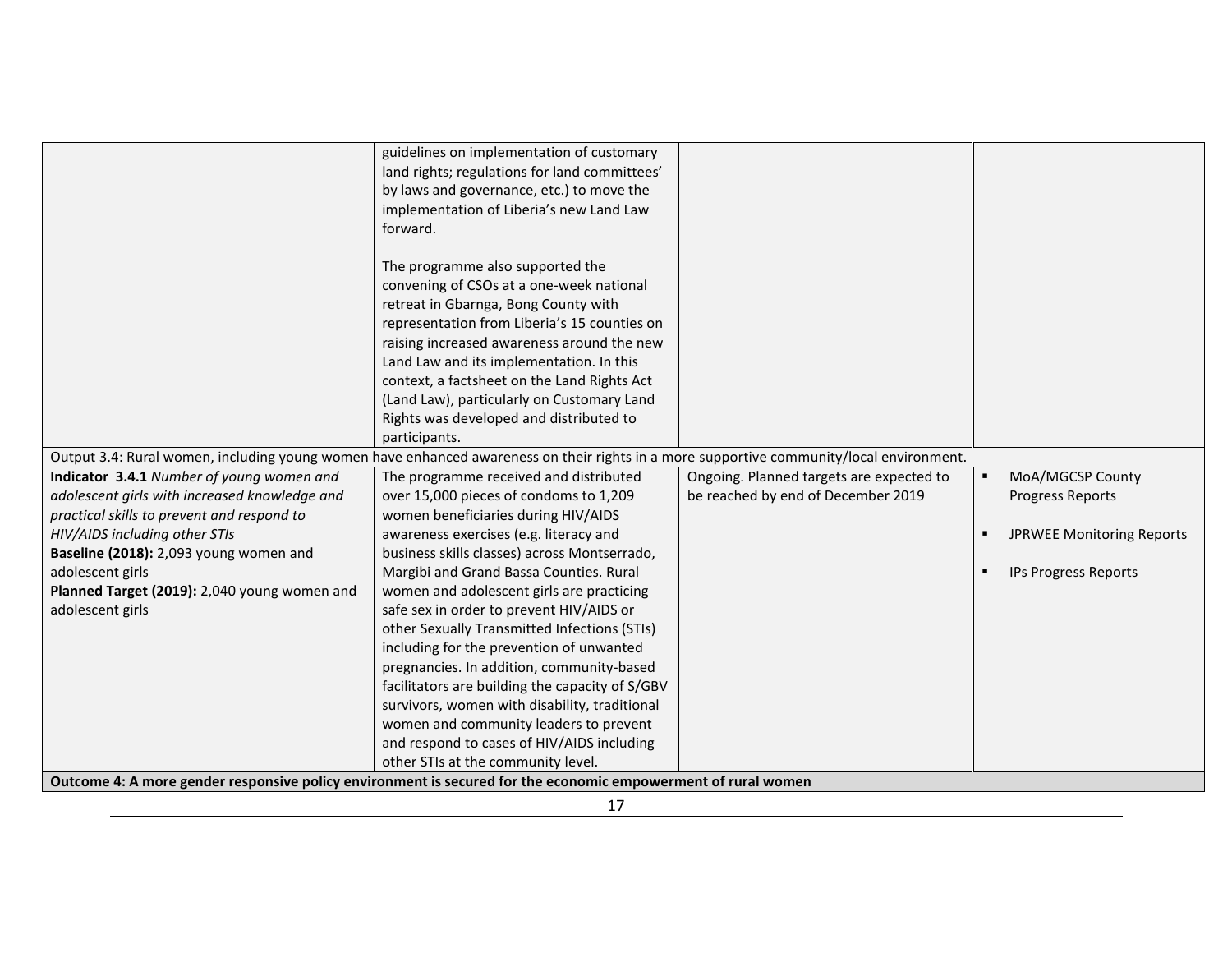| Indicator: Number of laws passed to secure rural                                                                                                                                | Liberia Land Rights Act passed and enacted   | Implementation of the new Land Law | <b>MGCSP Progress Reports</b>    |
|---------------------------------------------------------------------------------------------------------------------------------------------------------------------------------|----------------------------------------------|------------------------------------|----------------------------------|
| women's land ownership                                                                                                                                                          | into Law for implementation in 2018          | ongoing.                           |                                  |
| <b>Baseline (2018): 1</b>                                                                                                                                                       |                                              |                                    | LLA Progress Reports             |
| Planned Target (2019): 0                                                                                                                                                        |                                              |                                    |                                  |
| Output 4.1: Policy makers and parliamentarians have enhanced capacities to effectively mainstream gender into land, food, agriculture, nutrition and rural employment policies, |                                              |                                    |                                  |
| laws and budgets.                                                                                                                                                               |                                              |                                    |                                  |
| <b>Indicator 4.1.1</b> Extent to which the national                                                                                                                             | A National Conference on the Land Rights Act | Ongoing                            | MoA/MGCSP County                 |
| Land law (Land Rights Act) make provisions for                                                                                                                                  | (Law) was organized under the banner: "One   |                                    | Progress Reports                 |
| gender equality and women's empowerment                                                                                                                                         | Law, One Message." The purpose of the        |                                    |                                  |
| <b>Baseline: Yes</b>                                                                                                                                                            | conference was to jointly review existing    |                                    | <b>JPRWEE Monitoring Reports</b> |
| Planned Target: Finalization of the gender-                                                                                                                                     | gender-sensitive key messages that were      |                                    |                                  |
| sensitive key messages on women's land rights                                                                                                                                   | developed by the different actors including  |                                    | <b>IPs Progress Reports</b>      |
| for nation-wide awareness raising.                                                                                                                                              | the LLA for nation-wide awareness with rural |                                    |                                  |
|                                                                                                                                                                                 | women on the new Land Law.                   |                                    |                                  |